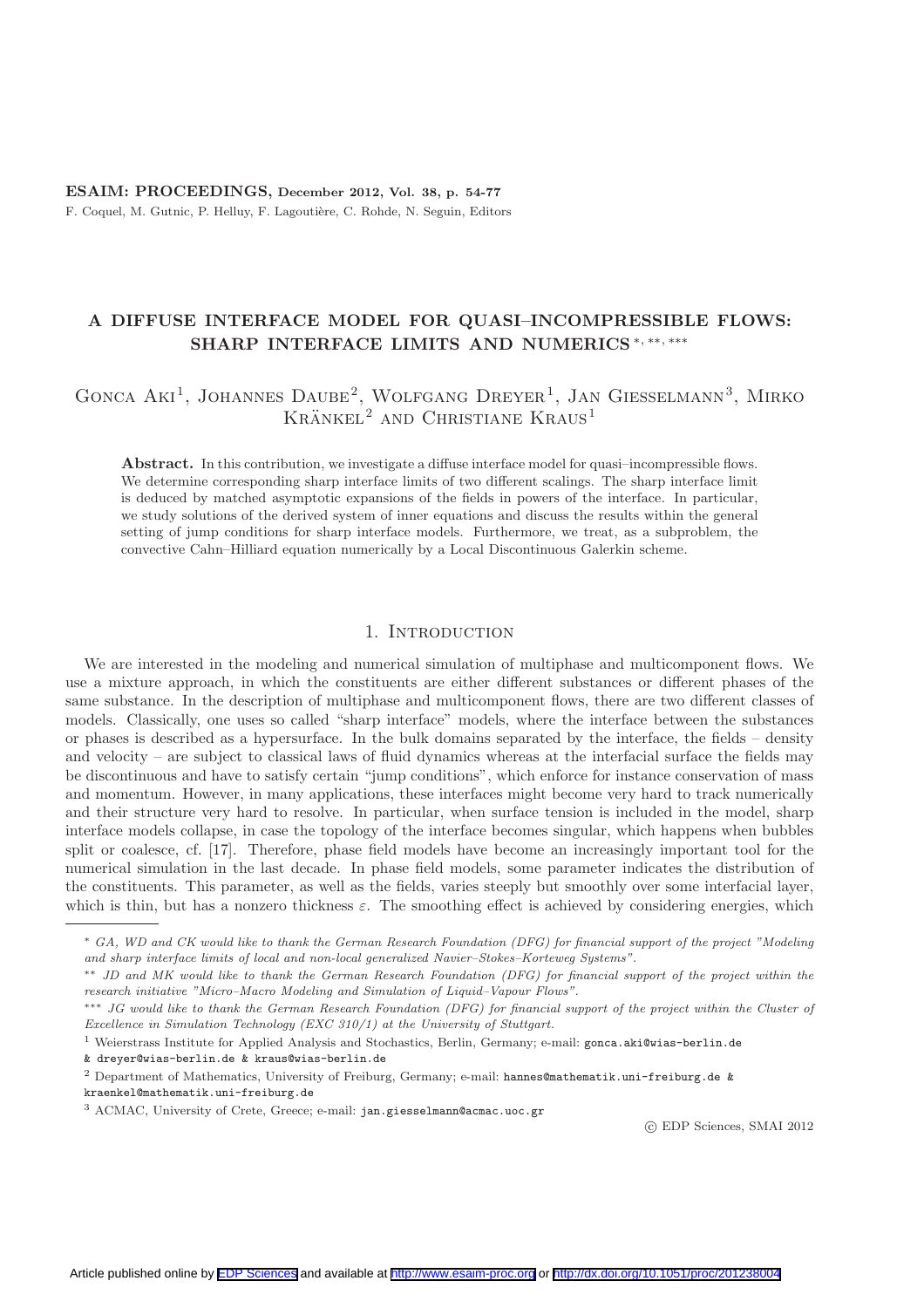depend on gradients of the fields, an idea going back to [24], which was already applied in [9]. For a review on phase field models in fluid mechanics, we refer to [6]. In the work at hand, we consider a model for a mixture of two incompressible fluids derived in [4]. Both fluids might be transformed into each other by a reaction or a phase transition.

Sharp interface models are physically well–founded and all jump conditions, but the kinetic relation, can be derived from classical conservation considerations. The notion of kinetic relation originates from the theory of solid–solid phase transitions [3], but it can also be applied to more general problems [19]. Phase field models, on the other hand, can be derived using entropy arguments, see [5] for a general framework. Nevertheless, they need to be verified. One important way to do this is to nondimensionalize the system and letting  $\varepsilon$  go to zero in order to identify physically meaningful sharp interface models.

The work at hand has two interests. The first one is determining the sharp interface limit of two different scalings. We will do this using the technique of formally matched asymptotic expansions, see [8]. Our second aim is to present a numerical scheme to solve an advective Cahn–Hilliard equation which is a subproblem of the whole model. We use a Local Discontinuous Galerkin (LDG) method based on the Dune framework. This type of method is known to handle the discretization of higher order derivatives easily and allows to implement higher order schemes, adaptivity and parallelization in a convenient way. In particular in case of convection dominated problems LDG schemes are superior to continuous Finite Element methods.

#### 1.1. Description of the Model

As pointed out before, the model under consideration is presented in [4], and a detailed derivation is given there. Thus, we will not give many details on the derivation. The model describes a mixture of two incompressible fluids having prescribed density  $\tilde{\rho}_1, \tilde{\rho}_2$ , respectively. In case these densities coincide the model is fully incompressible and the modeling goes back to [16], see also [14] for a thermodynamically consistent derivation. Different generalizations to the generic case of fluids with different densities, i.e.  $\tilde{\rho}_1 \neq \tilde{\rho}_2$ , can be found in [1, 2, 7, 11, 20]. In this case, there is a certain amount of compressibility present in the model. This is due to the fact that the density depends on the mixture ratio of the two fluids.

Let us now give an account of the fields present in the model. By  $\varphi \in \mathbb{R}$  we denote the scaled amount of volume occupied by one of the constituents. We have  $\varphi = 1$  in case only this constituent is present and  $\varphi = -1$ in case it is absent. Hence, the mass densities of the constituents  $\rho_1, \rho_2$  are related to the total mass density  $\rho = \rho(\varphi)$  via

$$
\rho = \rho_1 + \rho_2 = \tilde{\rho}_1 \frac{1+\varphi}{2} + \tilde{\rho}_2 \frac{1-\varphi}{2}.
$$
\n(1)

Furthermore,  $\mathbf{v} \in \mathbb{R}^d$  is the mass averaged fluid velocity satisfying

$$
\rho \mathbf{v} = \rho_1 \mathbf{v}_1 + \rho_2 \mathbf{v}_2,\tag{2}
$$

where  $\mathbf{v}_1, \mathbf{v}_2$  are the velocities of the constituents. In addition, the pressure  $p = p(\varphi)$  is given via a constitutive relation as a function of  $\varphi$  such that

$$
p(\varphi) = \varphi W'(\varphi) - W(\varphi), \tag{3}
$$

where  $W = W(\varphi)$  is the Helmholtz free energy density. We want to state for later use that (3) implies

$$
p'(\varphi) = \varphi W''(\varphi). \tag{4}
$$

We impose that the Helmholtz free energy density has a special double–well shape. In particular, we assume

$$
W(\varphi) > 0 \quad \forall \varphi \in \mathbb{R} \setminus \{-1, 1\}, \quad \text{and} \quad W(-1) = W(1) = 0 \tag{5}
$$

and that there exist  $\alpha_1, \alpha_2 \in (-1, 1)$  such that

$$
W''(\varphi) > 0 \quad \forall \varphi \in (-\infty, \alpha_1) \cup (\alpha_2, \infty), \quad \text{and} \quad W''(\varphi) < 0 \quad \forall \varphi \in (\alpha_1, \alpha_2). \tag{6}
$$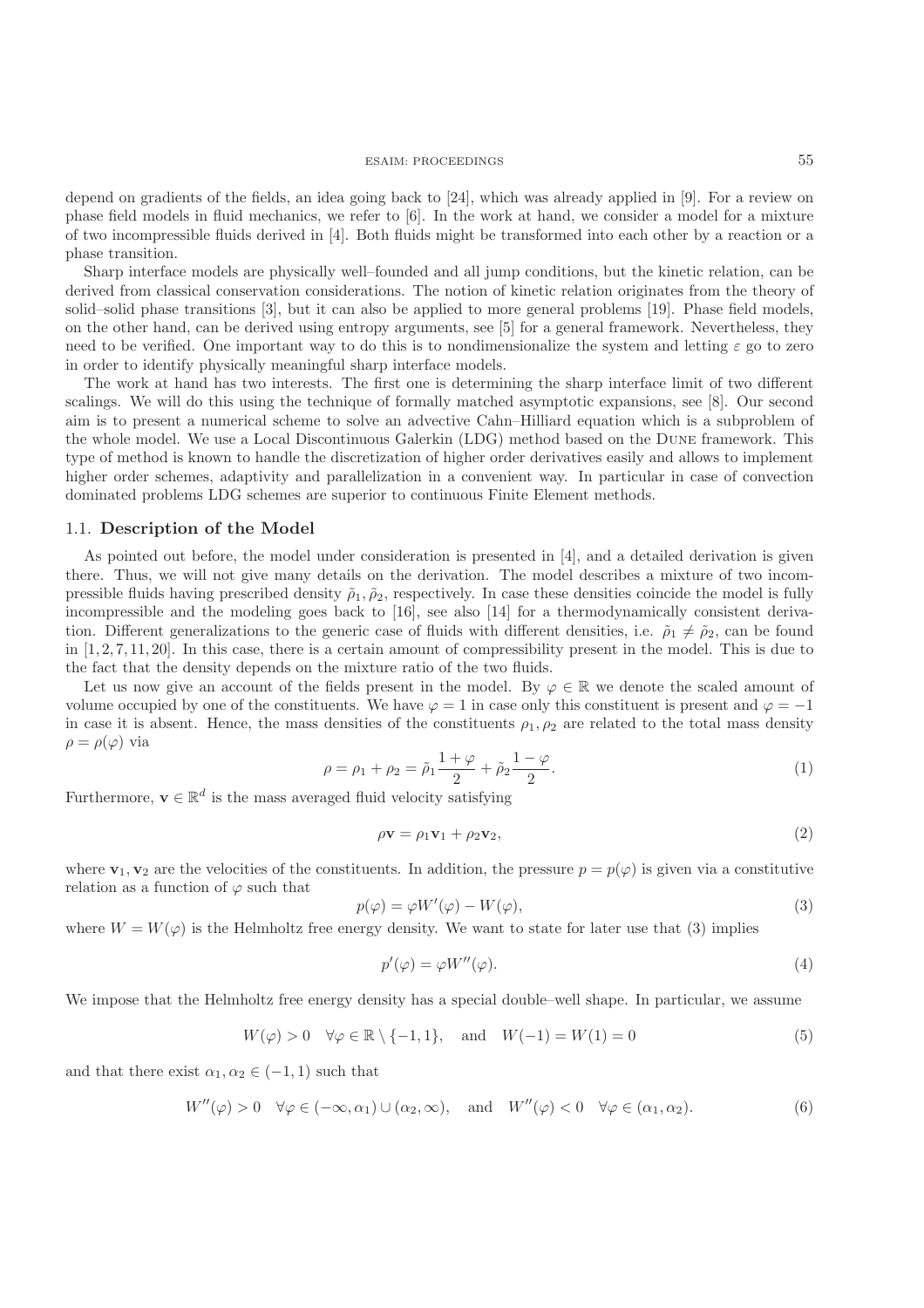In this way, the Maxwell points of W, which are defined as the values  $\varphi^1 < \varphi^2$  satisfying

$$
W'(\varphi^1) = W'(\varphi^2) = \frac{W(\varphi^2) - W(\varphi^1)}{\varphi^2 - \varphi^1},\tag{7}
$$

are given by  $\varphi^1 = -1$ ,  $\varphi^2 = 1$ . We like to point out that because of (4) the nonconvex Helmholtz free energy density implies a nonmonotone pressure function.

The remaining parameters of the model are given as follows:  $m<sub>J</sub>$  and  $m<sub>r</sub>$  are the diffusion and reaction mobility, respectively,  $\gamma$  denotes the capillarity coefficient and  $c_+, c_-$  are related to the densities  $\tilde{\rho}_1, \tilde{\rho}_2$  with  $\tilde{\rho}_1 < \tilde{\rho}_2$  as follows

$$
c_{+} = \frac{1}{\tilde{\rho}_{1}} + \frac{1}{\tilde{\rho}_{2}}, \qquad c_{-} = \frac{1}{\tilde{\rho}_{1}} - \frac{1}{\tilde{\rho}_{2}}.
$$
\n(8)

In addition, let  $\Omega \subset \mathbb{R}^d$  be a domain with smooth boundary and  $[0, T)$  the time interval of interest. The system, cf. [4], reads in  $[0, T] \times \Omega$ :

$$
\varphi_t + \operatorname{div}(\varphi \mathbf{v}) = c_+(m_J \Delta - m_r)(c_+\mu + c_-\lambda),\tag{9}
$$

$$
\rho(\varphi)(\mathbf{v}_t + (\mathbf{v} \cdot \nabla)\mathbf{v}) + \nabla(p(\varphi) + \lambda) = \text{div}(\boldsymbol{\sigma}_{NS}) + \gamma \varphi \nabla \Delta \varphi,
$$
\n(10)

$$
\operatorname{div}(\mathbf{v}) = c_{-}(m_{J}\Delta - m_{r})(c_{+}\mu + c_{-}\lambda), \tag{11}
$$

where

$$
\mu := W'(\varphi) - \gamma \Delta \varphi, \quad p(\varphi) = \varphi W'(\varphi) - W(\varphi), \quad \sigma_{NS} := \eta(\varphi) \operatorname{div}(\mathbf{v})I + \hat{\eta}(\varphi) (\nabla \mathbf{v} + (\nabla \mathbf{v})^T). \tag{12}
$$

The evolution of the model is described by  $(\varphi, \mathbf{v}, \lambda)$ , where  $\lambda \in \mathbb{R}$  presents a Lagrange multiplier, which ensures the incompressibility of the pure constituents. In particular,  $\mu$  is the chemical potential,  $\sigma_{NS}$  is the Navier–Stokes tensor, and  $\eta$  and  $\hat{\eta}$  denote the bulk and shear viscosity, respectively, which are interpolated between the two pure constituents. They satisfy  $\eta(\varphi) + 2\hat{\eta}(\varphi) \ge 0$  and  $\hat{\eta}(\varphi) > 0$  for all  $\varphi \in [-1, 1]$ .

It is important to note that we have to deal with a rather complicated divergence constraint for the velocity. This is in contrast to the model introduced in [2], where a volume averaged velocity is considered.

To avoid physically meaningless scalings, it is important to nondimensionalize the system before introducing the scaling.

## 1.2. Nondimensionalization

In order to nondimensionalize the system (9)-(12), we introduce the reference quantities  $\bar{x}$ ,  $\bar{t}$ ,  $\bar{v}$ ,  $\bar{p}$ ,  $\bar{\lambda}$ ,  $\bar{c}_{+}$ ,  $\bar{c}_{-}$ ,  $\bar{\eta}, \bar{\gamma}, \bar{m}_J, \bar{m}_r, \bar{\rho}$  such that

$$
\begin{aligned}\n\mathbf{x} &= \bar{x}\mathbf{x}^*, & t &= \bar{t}t^*, & \mathbf{v} &= \bar{v}\mathbf{v}^*, & p &= \bar{p}p^*, & \lambda &= \bar{\lambda}\lambda^*, \\
\rho &= \bar{\rho}\rho^*, & c_+ &= \bar{c}_+c_+^*, & c_- &= \bar{c}_-c_-^*, & \eta &= \bar{\eta}\eta^*, & \hat{\eta} &= \bar{\eta}\hat{\eta}^*, \\
\gamma &= \bar{\gamma}\gamma^*, & m_J &= \bar{m}_J m_J^*, & m_r &= \bar{m}_r m_r^*, & \mu &= \bar{p}\mu^*, & W &= \bar{p}W^*. \n\end{aligned}
$$

Note that  $\varphi$  is a scaled phase field variable interpolating the density between  $\tilde{\rho}_1$  and  $\tilde{\rho}_2$ , see (1). Hence, it is already dimensionless. Only for reasons of consistent notation, we will use the symbol  $\varphi^*$  instead of  $\varphi$  in the nondimensionalized system. Moreover, we remark that the choices  $p = \bar{p}p^*, \ \mu = \bar{p}\mu^*$ , and  $W = \bar{p}W^*$  are due to the fact that  $\mu$  and p are quantities that are derived from W, see equation (12). Thus, we recover the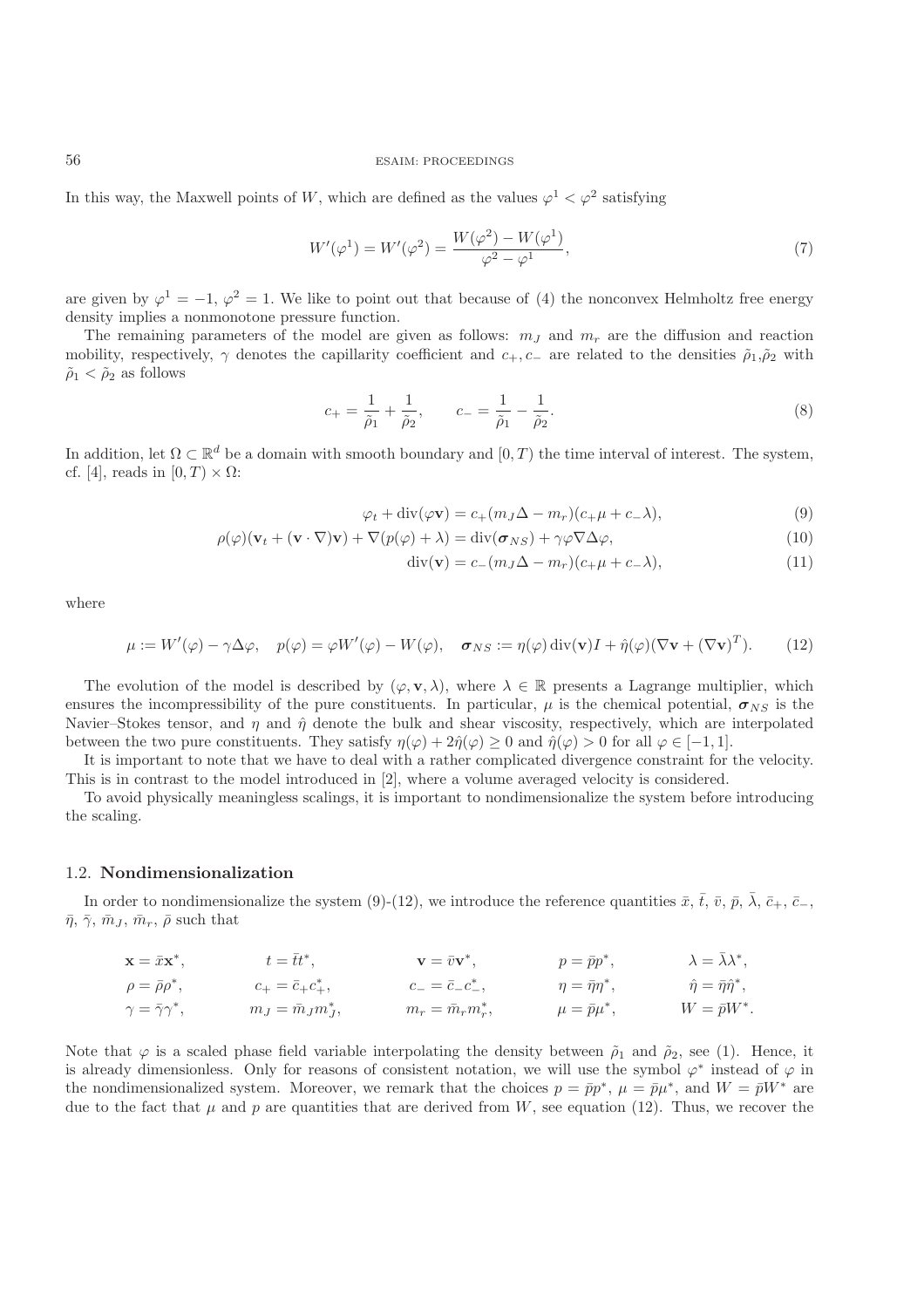nondimensionalized version of the system (9)-(11):

$$
\frac{1}{t}\partial_{t^{*}}\varphi^{*} + \frac{\bar{v}}{\bar{x}}\operatorname{div}^{*}(\varphi^{*}\mathbf{v}^{*}) - \bar{c}_{+}c_{+}^{*}\left(\frac{\bar{m}_{J}}{\bar{x}^{2}}m_{J}^{*}\Delta^{*} - \bar{m}_{r}m_{r}^{*}\right)\left(\bar{c}_{+}\bar{p}c_{+}^{*}\mu^{*} + \bar{c}_{-}\bar{\lambda}c_{-}^{*}\lambda^{*}\right) = 0, \quad (13)
$$

$$
\bar{\rho}\rho^*(\varphi^*)\left(\frac{\bar{v}}{\bar{t}}\partial_{t^*}\mathbf{v}^* + \frac{\bar{v}^2}{\bar{x}}(\mathbf{v}^*\cdot\nabla^*)\mathbf{v}^*\right) + \frac{1}{\bar{x}}\nabla^*(\bar{p}p^*(\varphi^*) + \bar{\lambda}\lambda^*) - \frac{\bar{\eta}\bar{v}}{\bar{x}^2}\operatorname{div}^*(\boldsymbol{\sigma}_{NS}^*) - \frac{\bar{\gamma}}{\bar{x}^3}\gamma^*\varphi^*\nabla^*\Delta^*\varphi^* = 0, \quad (14)
$$

$$
\frac{\bar{v}}{\bar{x}} \operatorname{div}^*(\mathbf{v}^*) - \bar{c}_- c_-^* \left( \frac{\bar{m}_J}{\bar{x}^2} m_J^* \Delta^* - \bar{m}_r m_r^* \right) \left( \bar{c}_+ \bar{p} c_+^* \mu^* + \bar{c}_- \bar{\lambda} c_-^* \lambda^* \right) = 0. \tag{15}
$$

For the constitutive laws, we clearly have  $p = \bar{p}p^*$  and obtain

$$
\sigma_{NS}^* := \eta^*(\varphi^*) \operatorname{div}^*(\mathbf{v}^*) I + \hat{\eta}^*(\varphi^*)(\nabla^*\mathbf{v}^* + (\nabla^*\mathbf{v}^*)^T), \qquad \bar{p}\mu^* = \bar{p}(W^*)'(\varphi^*) + \frac{\bar{\gamma}}{\bar{x}^2}\gamma^*\Delta^*\varphi^*.
$$
 (16)

We denote by M the Mach number and by Re the Reynolds number, which are given by  $M = \bar{v}\sqrt{\frac{\bar{\rho}}{\bar{p}}}$ , and  $\text{Re} = \frac{\bar{\rho}\bar{v}\bar{x}}{\bar{\eta}}$ , respectively. By the definitions of  $c_+$  and  $c_-$ , see (8), it is reasonable to choose  $\bar{c}_+ = \frac{1}{\bar{\rho}}$  and  $\bar{c}_- = \frac{\bar{q}}{\bar{\rho}}$ , where  $\bar{q}$  is an additional reference quantity, that measures the difference between the densities  $\tilde{\rho}_1$  and  $\tilde{\rho}_2$  in the following sense

$$
\bar{q} = \frac{\tilde{\rho}_2 - \tilde{\rho}_1}{\tilde{\rho}_1 \tilde{\rho}_2} \bar{\rho} = \frac{\hat{\rho}_2 - \hat{\rho}_1}{\hat{\rho}_1 \hat{\rho}_2}, \quad \text{where} \quad \hat{\rho}_i = \frac{\tilde{\rho}_i}{\bar{\rho}} \quad \text{for} \quad i = 1, 2. \tag{17}
$$

For the reference velocity  $\bar{v}$ , we make the choice  $\bar{v} = \frac{\bar{x}}{t}$ , although other physically reasonable scalings, like e.g.  $\bar{v} = \sqrt{\frac{\bar{p}}{\rho}}$ , exist. Our choice ensures that  $\partial_{t^*} \varphi^*$  and  $\text{div}^*(\varphi^* v^*)$  appear in the same order. Therefore, we get

$$
\partial_{t^{*}}\varphi^{*} + \text{div}^{*}(\varphi^{*}\mathbf{v}^{*}) - \frac{\bar{t}\bar{p}}{\bar{\rho}^{2}}c_{+}^{*}\left(\frac{\bar{m}_{J}}{\bar{x}^{2}}m_{J}^{*}\Delta^{*} - \bar{m}_{r}m_{r}^{*}\right)\left(c_{+}^{*}\mu^{*} + \bar{q}c_{-}^{*}\frac{\bar{\lambda}}{\bar{p}}\lambda^{*}\right) = 0, \quad (18)
$$

$$
\rho^*(\varphi^*)(\partial_{t^*}\mathbf{v}^* + (\mathbf{v}^*\cdot\nabla^*)\mathbf{v}^*) + \frac{1}{M^2}\nabla^*\left(p^*(\varphi^*) + \frac{\bar{\lambda}}{\bar{p}}\lambda^*\right) - \frac{1}{Re}\operatorname{div}^*(\sigma^*_{NS}) - \frac{\bar{\gamma}}{M^2\bar{x}^2\bar{p}}\gamma^*\varphi^*\nabla^*\Delta^*\varphi^* = 0, \quad (19)
$$

$$
\operatorname{div}^*(\mathbf{v}^*) - \frac{\bar{t}\bar{p}\bar{q}}{\bar{\rho}^2}c_-^* \left(\frac{\bar{m}_J}{\bar{x}^2}m_J^*\Delta^* - \bar{m}_r m_r^*\right) \left(c_+^*\mu^* + \bar{q}c_-^* \frac{\bar{\lambda}}{\bar{p}}\lambda^*\right) = 0, \quad (20)
$$

and

$$
\mu^* = (W^*)'(\varphi^*) + \frac{\bar{\gamma}}{\bar{x}^2 \bar{p}} \gamma^* \Delta^* \varphi^*.
$$
\n(21)

We introduce a small parameter  $\varepsilon > 0$ , representing the width of the interface, such that

$$
\varepsilon = \sqrt{\frac{\bar{\gamma}}{\bar{x}^2 \bar{p}}}.\tag{22}
$$

This is justified by the following remark.

**Remark 1.1** (Interfacial thickness). The fact that  $\varepsilon$ , see (22), represents the thickness of the interface may be justified by constructing recovery sequences for the Γ–limit of the energy functional

$$
\int_{\Omega} \frac{1}{\sqrt{\bar{\gamma}}} W(\varphi) + \sqrt{\bar{\gamma}} |\nabla \varphi|^2 \, \mathrm{d} \mathbf{x} \quad \text{as } \sqrt{\bar{\gamma}} \to 0,
$$

see [21, 23].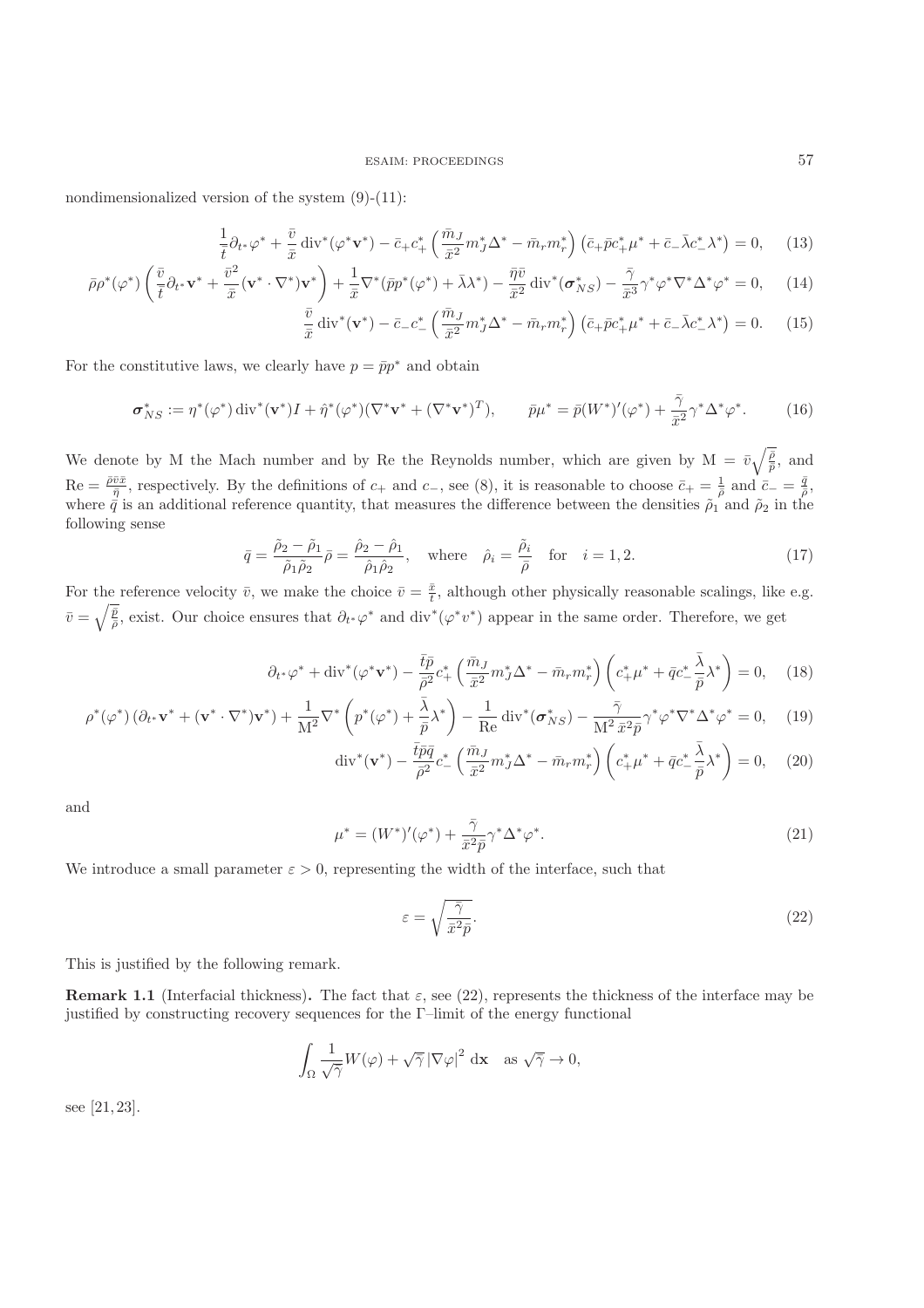In addition to (22), we choose the following scalings

$$
\bar{q} = 1, \quad \frac{\bar{t}\bar{p}\bar{m}_J}{\bar{\rho}^2 \bar{x}^2} = \frac{1}{\varepsilon}, \quad \bar{m}_r = 0, \quad \text{and} \quad \frac{\bar{\lambda}}{\bar{p}} = 1.
$$
\n(23)

Finally, inserting the scalings (22) and (23) into the system (18)-(21) leads to

$$
\partial_{t^*} \varphi^* + \text{div}^* (\varphi^* \mathbf{v}^*) = \frac{1}{\varepsilon} c_+^* m_J^* \Delta^* (c_+^* \mu^* + c_-^* \lambda^*), \qquad (24)
$$

$$
\rho^*(\varphi^*)\left(\partial_{t^*}\mathbf{v}^* + (\mathbf{v}^*\cdot\nabla^*)\mathbf{v}^*\right) + \frac{1}{M^2}\nabla^*\left(p^*(\varphi^*) + \lambda^*\right) = \frac{1}{\text{Re}}\operatorname{div}^*(\sigma_{NS}^*) + \frac{\varepsilon^2}{M^2}\gamma^*\varphi^*\nabla^*\Delta^*\varphi^*,\tag{25}
$$

$$
\operatorname{div}^*(\mathbf{v}^*) = \frac{1}{\varepsilon} c_-^* m_J^* \Delta^* \left( c_+^* \mu^* + c_-^* \lambda^* \right). \tag{26}
$$

We only give the constitutive equation for  $\mu$  as it is the only one containing  $\varepsilon$ .

$$
\mu^* = (W^*)'(\varphi^*) - \varepsilon^2 \gamma^* \Delta^* \varphi^*.
$$
\n(27)

In this paper, for the remaining quantities, we will study the following two scalings

$$
Re = 1, \quad \text{and} \quad M = \varepsilon,\tag{28}
$$

$$
\text{Re} = \frac{1}{\varepsilon}, \quad \text{and} \quad \text{M} = \sqrt{\varepsilon}, \tag{29}
$$

which we call strong capillarity regime, and low viscosity regime, respectively. For these scalings, we will study the comportment of solutions of the system  $(24)-(27)$ , when the parameter  $\varepsilon$  tends to 0. This will be carried out by the technique of matched asymptotic expansions in section 5. For convenience, we will omit the symbol <sup>∗</sup> in the sequel. Note that in the context of Navier–Stokes–Korteweg systems, the zero Mach number limit has been considered in [15].

#### 1.3. Results

The paper is organized as follows. We first show that the model dissipates energy, see section 2. Section 3 describes a general framework of sharp interface models. Then, we recall several results and definitions from the theory of matched asymptotic expansions in section 4. In the main part, section 5, we determine the sharp interface limits of the two different scalings in (28) and (29). In subsection 5.1, we present a scaling where the capillarity effects are so strong that the mean curvature of the phase boundary has to be constant, while in the second scaling, see subsection 5.2, the Navier–Stokes tensor vanishes in the limit. Finally, we present a numerical treatment of a part of the model in section 6. We have implemented a Local Discontinuous Galerkin scheme for the Cahn–Hilliard equation with a convection term, which governs the evolution of the phase field variable. We show that the scheme has the expected order of approximation in the one–dimensional case. We give two examples in two dimensions to demonstrate the expected behavior in the case with and without an additional advection term.

## 2. Entropy Inequality

In this section, we will prove that the isothermal model at hand dissipates energy, which is equivalent to the fact that it is compatible with the second law of thermodynamics. Basically, this follows from the construction of the model via a suitable decomposition of the entropy dissipation into a sum of fluxes and driving forces, see [4] for details. However, we think that, for completeness of this article, the entropy inequality should be stated and proved. In particular, it will become clear in which way the energy contains gradients of the phase field function. These terms act as a penalty for steep gradients and enforce the smooth transition from one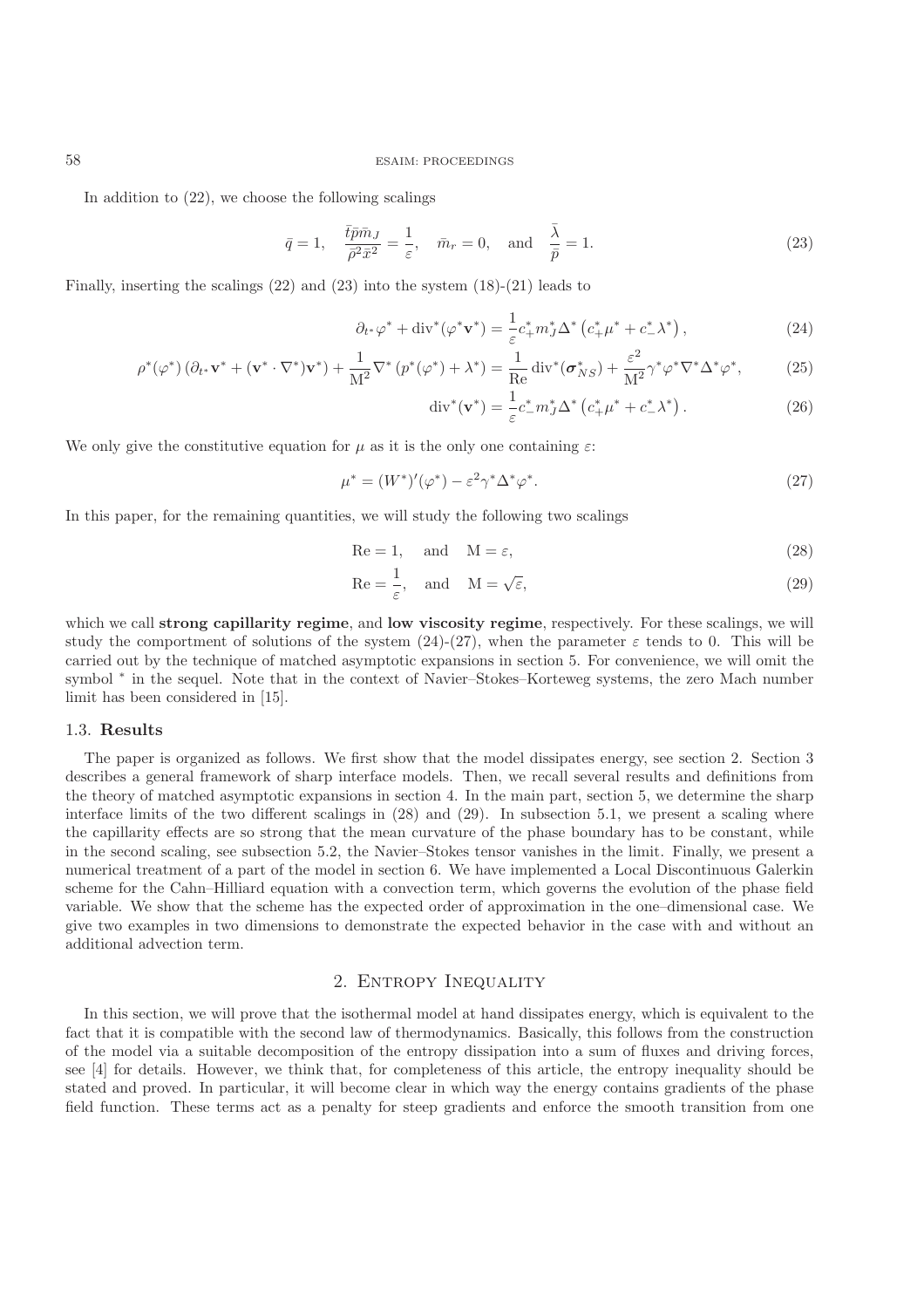phase to the other. In addition, the entropy inequality can be seen as a first (small) step to establish stability of the model. As the energy dissipation of the model does not depend on the scaling, we consider (9)-(12) instead of any scaled version. In particular, our discussion includes the case  $m_r \neq 0$ .

We start by providing some properties of smooth solutions of the system  $(9)-(12)$  for later use.

**Remark 2.1.** Let  $(\varphi, \mathbf{v}, \lambda)$  be a smooth solution of the system (9)-(12).

(1) By combining (9) and (11), we find

$$
\varphi_t + \operatorname{div}(\varphi \mathbf{v}) = c_+ m_J \Delta (c_+ \mu + c_- \lambda) - c_+ m_r (c_+ \mu + c_- \lambda) = \frac{c_+}{c_-} \operatorname{div}(\mathbf{v}). \tag{30}
$$

 $(2)$  From  $(1)$ ,  $(8)$ , and  $(30)$  follows, that mass conservation is valid, i.e.

$$
\rho(\varphi)_t + \operatorname{div}(\rho(\varphi)\mathbf{v}) = 0. \tag{31}
$$

To see that the system  $(9)-(12)$  is physically meaningful, we have to check that its solutions satisfy the balance of momentum for an appropriate stress tensor.

**Remark 2.2.** In [13], a thermodynamically consistent Korteweg stress tensor  $\sigma_K$  with temperature is introduced which reduces for isothermal processes to  $\sigma_K = \gamma(\varphi \Delta \varphi + \frac{1}{2} |\nabla \varphi|^2)I - \gamma \nabla \varphi \otimes \nabla \varphi$ . Since  $\text{div}(\sigma_K) =$  $\gamma\varphi\nabla\Delta\varphi$ , for this choice the balance of momentum reads

$$
(\rho(\varphi)\mathbf{v})_t + \operatorname{div}(\rho(\varphi)\mathbf{v} \otimes \mathbf{v}) + \nabla(p(\varphi) + \lambda) = \operatorname{div}(\boldsymbol{\sigma}_{NS}) + \operatorname{div}(\boldsymbol{\sigma}_{K}) = \operatorname{div}(\boldsymbol{\sigma}_{NS}) + \gamma \varphi \nabla \Delta \varphi, \tag{32}
$$

which, in view of  $(31)$ , is equation  $(10)$ .

**Theorem 2.3.** Let  $\Omega \subset \mathbb{R}^d$  be a domain with smooth boundary and  $(\varphi, \mathbf{v}, \lambda)$  be a smooth solution of the system  $(9)-(12)$  satisfying the boundary conditions

$$
\nabla \varphi \cdot \boldsymbol{\nu} = 0, \quad \mathbf{v} = \mathbf{0}, \quad \text{and} \quad \nabla (c_+ \mu + c_- \lambda) \cdot \boldsymbol{\nu} = 0 \tag{33}
$$

on  $[0, T] \times \partial \Omega$ . Then, the total energy is nonincreasing, i.e.

$$
\frac{d}{dt} \left( \int_{\Omega} W(\varphi) + \frac{1}{2} \gamma |\nabla \varphi|^2 + \frac{1}{2} \rho(\varphi) |\mathbf{v}|^2 d\mathbf{x} \right)
$$
\n
$$
= - \int_{\Omega} m_J |\nabla (c_+ \mu + c_- \lambda)|^2 + m_r (c_+ \mu + c_- \lambda)^2 + \sigma_{NS} : \nabla \mathbf{v} d\mathbf{x} \le 0. \quad (34)
$$

*Proof.* The energy density  $e = e(\varphi, \nabla \varphi, \mathbf{v}) := W(\varphi) + \frac{1}{2}\gamma |\nabla \varphi|^2 + \frac{1}{2}\rho(\varphi) |\mathbf{v}|^2$  possesses the time derivative  $e_t = W'(\varphi)\varphi_t + \gamma \nabla \varphi \cdot \nabla \varphi_t + \mathbf{v} \cdot (\rho(\varphi)\mathbf{v})_t - \frac{1}{2} |\mathbf{v}|^2 \rho(\varphi)_t$ . If we replace all time derivatives with the help of (30), (31), and (32), we get

$$
e_t = W'(\varphi) \left( \frac{c_+}{c_-} \operatorname{div}(\mathbf{v}) - \operatorname{div}(\varphi \mathbf{v}) \right) + \gamma \nabla \varphi \cdot \nabla \left( \frac{c_+}{c_-} \operatorname{div}(\mathbf{v}) - \operatorname{div}(\varphi \mathbf{v}) \right) + \mathbf{v} \cdot (\operatorname{div}(\boldsymbol{\sigma}_{NS}) + \operatorname{div}(\boldsymbol{\sigma}_{K}))
$$
  
-  $\mathbf{v} \cdot \nabla (p(\varphi) + \lambda) - \frac{1}{2} \operatorname{div} (\rho |\mathbf{v}|^2 \mathbf{v}).$ 

Abbreviating  $A := e_t + \text{div}(e\mathbf{v}) + \text{div}((p(\varphi)I - \boldsymbol{\sigma}_{NS} - \boldsymbol{\sigma}_{K})\mathbf{v})$  yields

$$
A = W'(\varphi) \left( \frac{c_+}{c_-} \operatorname{div}(\mathbf{v}) - \operatorname{div}(\varphi \mathbf{v}) \right) + \gamma \nabla \varphi \cdot \nabla \left( \frac{c_+}{c_-} \operatorname{div}(\mathbf{v}) - \operatorname{div}(\varphi \mathbf{v}) \right) - \sigma_{NS} : \nabla \mathbf{v} - \sigma_K : \nabla \mathbf{v}
$$

$$
-\mathbf{v} \cdot \nabla \lambda + (p(\varphi) + W(\varphi)) \operatorname{div}(\mathbf{v}) + \nabla W(\varphi) \cdot \mathbf{v} + \frac{1}{2} \gamma \operatorname{div}(|\nabla \varphi|^2 \mathbf{v}).
$$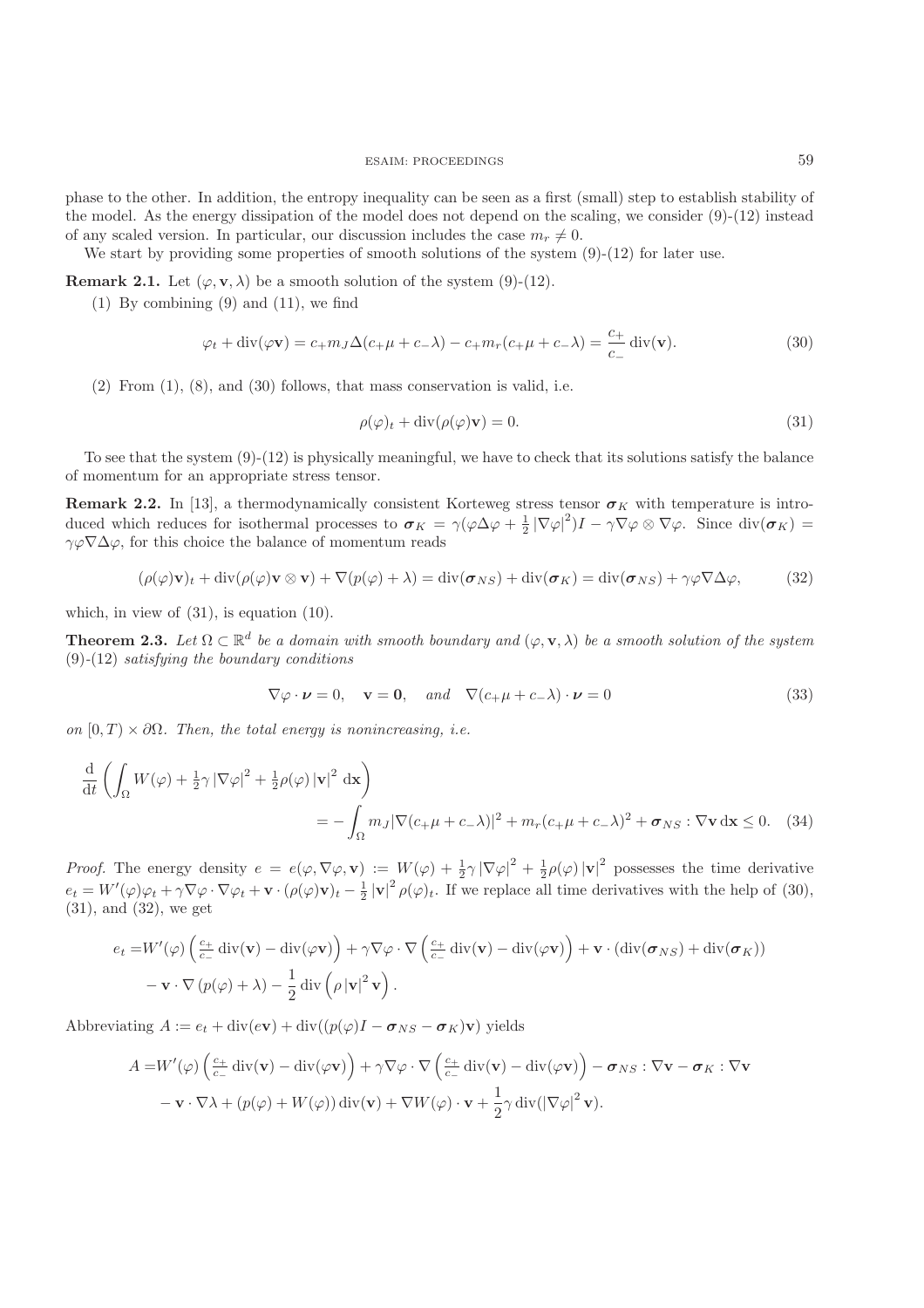After some rearrangements, using (3), this reduces to

$$
A = \frac{c_{+}}{c_{-}}W'(\varphi)\operatorname{div}(\mathbf{v}) + \frac{c_{+}}{c_{-}}\gamma\nabla\varphi\cdot\nabla\operatorname{div}(\mathbf{v}) - \boldsymbol{\sigma}_{NS}:\nabla\mathbf{v} - \mathbf{v}\cdot\nabla\lambda - \gamma\operatorname{div}(\operatorname{div}(\mathbf{v})\varphi\nabla\varphi).
$$

Now, we integrate over A. Making use of the boundary conditions  $(33)$  and recalling  $(12)$  and  $(30)$ , we obtain

$$
\frac{d}{dt} \left( \int_{\Omega} e \, d\mathbf{x} \right) = \int_{\Omega} \left[ \frac{c_{+}}{c_{-}} (W'(\varphi) - \gamma \Delta \varphi) + \lambda \right] \operatorname{div}(\mathbf{v}) - \boldsymbol{\sigma}_{NS} : \nabla \mathbf{v} \, d\mathbf{x}
$$
\n
$$
= - \int_{\Omega} m_{J} |\nabla (c_{+} \mu + c_{-} \lambda)|^{2} + m_{r} (c_{+} \mu + c_{-} \lambda)^{2} + \boldsymbol{\sigma}_{NS} : \nabla \mathbf{v} \, d\mathbf{x}.
$$

## 3. Sharp Interface Setting

This section is devoted to describe a general framework for sharp interface models, into which the sharp interface limits derived in section 5 have to fit.

For notational simplicity, we consider the two–dimensional case. We are convinced that our sharp interface limits already discover all information on the bulk equations and jump conditions in this case and the notational burden of considerations in higher dimensions would not be justified.

We consider a C<sup>2</sup>-hypersurface  $\Gamma(t)$ ,  $t \in [0, T)$ . Any point of  $\Gamma(t)$  is given by the function  $\mathbf{r}(t, s)$ , where  $s \in I \subset \mathbb{R}, I$  bounded interval, is used to parametrize  $\Gamma(t)$ , i. e.  $\mathbf{r} : [0, T) \times I \to \mathbb{R}^2$ . A two-phase body  $\Omega \subset \mathbb{R}^2$ is decomposed by the *interface*  $\Gamma(t)$  into two bulk phases  $\Omega^+(t)$  and  $\Omega^-(t)$ , i.e. we have  $\Omega = \Omega^+(t) \cup \Omega^-(t) \cup \Gamma(t)$ ,  $t\in[0,T)$ .

We assign to  $\Omega$  a generic additive quantity  $\Psi(t)$ , which is represented by

$$
\Psi(t)=\int_{\Omega^+(t)}\psi(t,{\bf x})\,\mathrm{d}{{\bf x}}+\int_{\Omega^-(t)}\psi(t,{\bf x})\,\mathrm{d}{{\bf x}}+\int_I\psi_\Gamma(t,s)\,\mathrm{d} s,
$$

where  $\psi$  and  $\psi_{\Gamma}$  are the corresponding densities of  $\Psi$ . The quantity  $\psi$  may change due to fluxes and sources. This is locally described by equations of balance for the densities. In  $\Omega^{\pm}(t)$ , the equations of balance read

$$
\frac{\partial \psi}{\partial t} + \text{div}(\psi \mathbf{v} + \mathbf{f}) = \xi,
$$

where  $\mathbf{v} : [0, T) \times \Omega^{\pm} \to \mathbb{R}^2$  is the fluid velocity,  $\mathbf{f} : [0, T) \times \Omega^{\pm} \to \mathbb{R}^2$  denotes a nonconvective flux and  $\xi : [0, T) \times \Omega^{\pm} \to \mathbb{R}$  is a source density. On the interface  $\Gamma(t)$ , we have

$$
-w_{\nu}[\![\psi]\!] + [\![\psi \mathbf{v} + \mathbf{f}]\!] \cdot \nu = -\frac{\partial \psi_{\Gamma}}{\partial t} - \psi_{\Gamma}(\text{div}_{\Gamma}(w_t \mathbf{t}) - \kappa w_{\nu}) - \text{div}_{\Gamma}(\mathbf{f}_{\Gamma}) + \xi_{\Gamma}.
$$
 (35)

The newly introduced quantities are the interface normal  $\nu : [0, T) \times I \to \mathbb{R}^2$ , the interface velocity w:  $[0, T] \times I \to \mathbb{R}^2$ , which is decomposed into normal and tangential components, i. e.  $w_{\nu}$  and  $w_t$  (see (39)), the interface flux  $f_{\Gamma} : [0, T) \times I \to \mathbb{R}^2$  and the interface source  $\xi_{\Gamma} : [0, T) \times I \to \mathbb{R}$ . Double brackets [i] denote the difference of a bulk quantity at the left and right side of the interface and div<sub>Γ</sub> is the surface divergence.

In section 5, we will derive interface conditions from the diffuse interface model. For proper choices of the generic quantities that are introduced here, these conditions have to fit into the given sharp interface setting (35).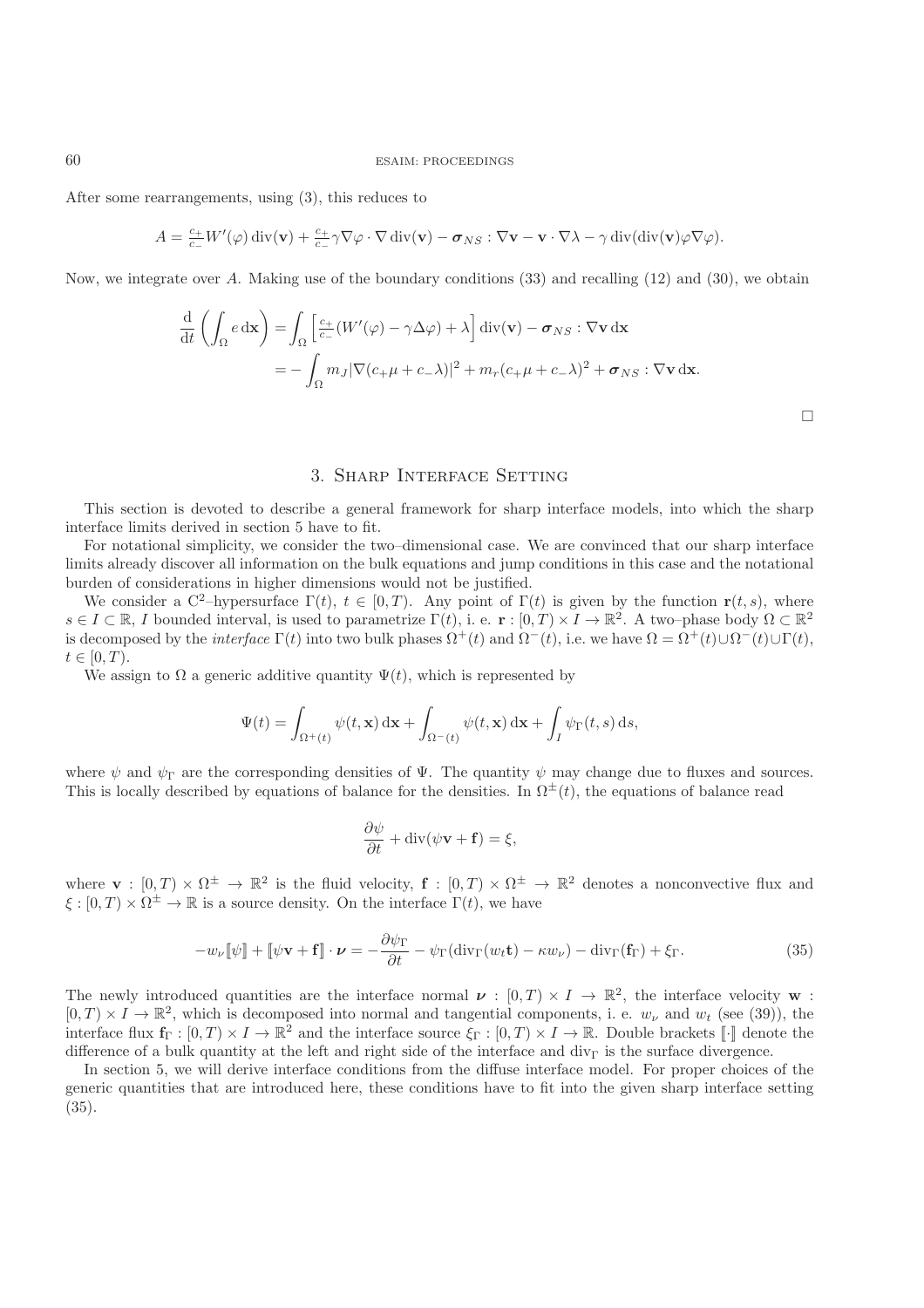## 4. ASYMPTOTIC ANALYSIS

## 4.1. Decomposition of the Domain

We decompose the given physical domain  $\Omega \subset \mathbb{R}^2$  into two bulk regions  $\Omega^+(t;\varepsilon)$  and  $\Omega^-(t;\varepsilon)$ , which are separated by an interfacial surface  $\Gamma(t;\varepsilon)$ ,  $\varepsilon > 0$  small. The interface  $\Gamma(t;\varepsilon)$  is assumed to be a smoothly evolving  $C^1([0,T), C^2(\Omega))$ -hypersurface which is defined by

$$
\Gamma(t,\varepsilon):=\{x\in\Omega:\varphi_\varepsilon(t,{\bf x})=0\},
$$

where  $\varphi_{\varepsilon}$  is the solution of (24)-(27). The bulk domains are given by

$$
\Omega^-(t,\varepsilon) := \{ \mathbf{x} \in \Omega \; : \; \varphi_{\varepsilon}(t,\mathbf{x}) < 0 \} \quad \text{and} \quad \Omega^+(t,\varepsilon) := \{ \mathbf{x} \in \Omega \; : \; \varphi_{\varepsilon}(t,\mathbf{x}) > 0 \}.
$$

We assume that a limiting curve  $\Gamma = \Gamma(t)$  exists when  $\varepsilon$  tends to zero. The corresponding bulk domains are abbreviated by  $\Omega^{-}(t)$  and  $\Omega^{+}(t)$ .

In the sequel, we will consider the so called outer setting in the bulk domains and the so called inner setting in a neighborhood of  $\Gamma(t)$ .

## 4.2. Outer Setting

Another main assumption of formally matched asymptotics is that all quantities have asymptotic expansions in the small parameter  $\varepsilon$ , which is related to the thickness of the interfacial layer, cf. Remark 1.1 for details. We assume the existence of the following expansions for the velocity v, the phase field parameter  $\varphi$  and the Lagrange multiplier  $\lambda$  in the bulk domains  $\Omega^{\pm}(t,\varepsilon)$ :

$$
\mathbf{v}(t, \mathbf{x}; \varepsilon) = \mathbf{v}_0(t, \mathbf{x}) + \varepsilon \mathbf{v}_1(t, \mathbf{x}) + o(\varepsilon), \tag{36}
$$

$$
\varphi(t, \mathbf{x}; \varepsilon) = \varphi_0(t, \mathbf{x}) + \varepsilon \varphi_1(t, \mathbf{x}) + \varepsilon^2 \varphi_2(t, \mathbf{x}) + o(\varepsilon^2),
$$
\n(37)

$$
\lambda(t, \mathbf{x}; \varepsilon) = \lambda_0(t, \mathbf{x}) + \varepsilon \lambda_1(t, \mathbf{x}) + \varepsilon^2 \lambda_2(t, \mathbf{x}) + o(\varepsilon^2). \tag{38}
$$

These expansions will be inserted in the scaled equations to obtain the equations satisfied by outer solutions, cf. e.g. Definition 5.1.

#### 4.3. Inner Setting

The position of the limiting phase boundary  $\Gamma(t)$  is given as a function  $\mathbf{r}(t, s)$ , where  $I \subset \mathbb{R}$  is some bounded interval which we use as parameter domain and  $s \in I$  is used to parameterize the interface. From the map **r**, we can compute tangent and normal vectors to the interface as well as the interface velocity. The tangent vector pointing in counterclockwise direction and the unit normal to the interface pointing to the left of the curve are given by

$$
\mathbf{t}(t,s)=\left(\frac{\partial r^1}{\partial s}(t,s),\frac{\partial r^2}{\partial s}(t,s)\right)^T, \quad \text{and} \quad \boldsymbol{\nu}(t,s)=\frac{1}{|\mathbf{t}(t,s)|}\left(-\frac{\partial r^2}{\partial s}(t,s),\frac{\partial r^1}{\partial s}(t,s)\right)^T,
$$

respectively, where  $r^1, r^2$  denote the components of **r** in Cartesian coordinates. In the following, we abbreviate the partial derivative of a quantity l with respect to s by l<sub>s</sub>. The mean curvature  $\kappa$  is defined by

$$
\kappa = \frac{r_s^1 r_{ss}^2 - r_{ss}^1 r_s^2}{\left( (r_s^1)^2 + (r_s^2)^2 \right)^{\frac{3}{2}}}.
$$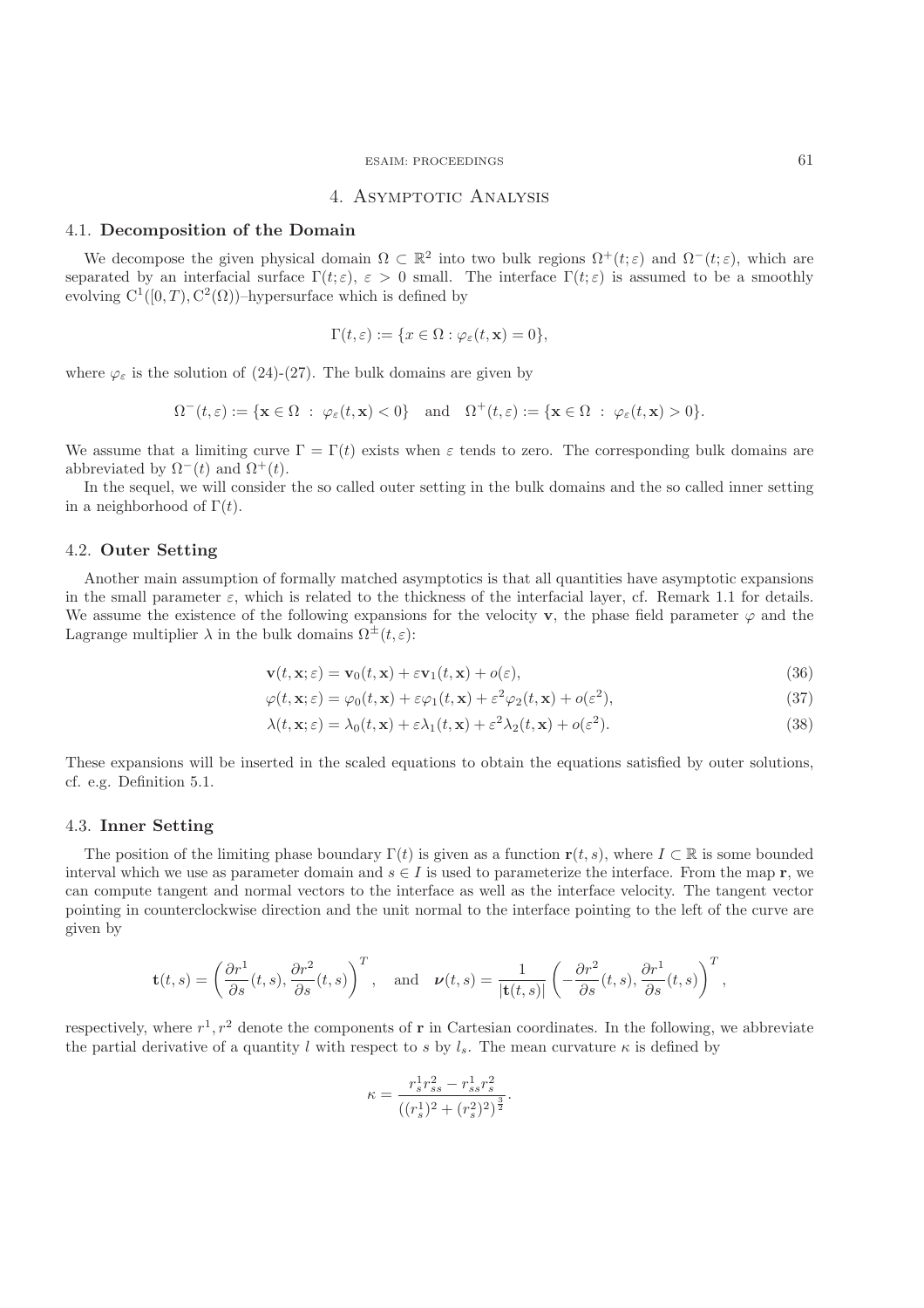The interface velocity, which is defined as the time derivative of r, can be decomposed into tangential and normal components by

$$
\mathbf{w} = \frac{\partial \mathbf{r}}{\partial t} = w_t \mathbf{t} + w_\nu \boldsymbol{\nu}.
$$
 (39)

There are some identities linking s-derivatives of **t** and  $\nu$  with  $\kappa$ :

$$
\left(\frac{t^j}{|\mathbf{t}|}\right)_s = \kappa |\mathbf{t}| \nu^j \quad \text{and} \quad (\nu^j)_s = -t^j \kappa \quad \text{for } j = 1, 2.
$$

To each  $t \in [0, T)$ , there exists some neighborhood  $\mathcal{N}(t) \subset \Omega$  of  $\Gamma(t)$  such that every point  $(x^1, x^2) \in \mathcal{N}(t)$ can be represented as

$$
\begin{pmatrix} x^1 \\ x^2 \end{pmatrix} (\tau, s, z) = \mathbf{r}(\tau, s) + \varepsilon z \mathbf{\nu}(\tau, s), \quad \tau = t.
$$
 (40)

Thus, z is the scaled distance from the interface in normal direction. The small parameter  $\varepsilon$  is introduced here to zoom into the interfacial region. We use (40) to change variables from  $(t, x^1, x^2)$  to  $(\tau, s, z)$ . For a scalar or a Cartesian component of a vector  $\psi$ , which is defined in inner and outer coordinates, i.e.  $\psi(t, x^1, x^2) = \Psi(\tau, s, z)$ , the partial derivatives transform as follows:

$$
\begin{pmatrix}\n\frac{\partial \psi}{\partial x^{1}} \\
\frac{\partial \psi}{\partial x^{2}} \\
\frac{\partial \psi}{\partial t}\n\end{pmatrix} = \begin{pmatrix}\n(1 + \varepsilon z \kappa) \frac{1}{|\mathbf{t}|^{2}} t^{1} & \varepsilon^{-1} \nu^{1} & 0 \\
(1 + \varepsilon z \kappa) \frac{1}{|\mathbf{t}|^{2}} t^{2} & \varepsilon^{-1} \nu^{2} & 0 \\
-(1 + \varepsilon z \kappa) (w_{t} + \varepsilon z \frac{1}{|\mathbf{t}|^{2}} t^{i} (\nu^{i})_{\tau}) & -\varepsilon^{-1} w_{\nu} & 1\n\end{pmatrix} \begin{pmatrix}\n\frac{\partial \Psi}{\partial s} \\
\frac{\partial \Psi}{\partial z} \\
\frac{\partial \Psi}{\partial \tau}\n\end{pmatrix} + \mathcal{O}(\varepsilon^{2}),
$$
\n(41)

for a fixed point  $(\tau, s, z)$ . The derivation of (41) can be found in e.g. [12]. In accordance with (36)-(38), we assume that the quantities in inner variables can also be expanded in  $\varepsilon$ :

$$
\mathbf{V}(\tau,s,z;\varepsilon) = \mathbf{V}_0(\tau,s,z) + \varepsilon \mathbf{V}_1(\tau,s,z) + o(\varepsilon),\tag{42}
$$

$$
\Phi(\tau, s, z; \varepsilon) = \Phi_0(\tau, s, z) + \varepsilon \Phi_1(\tau, s, z) + \varepsilon^2 \Phi_2(\tau, s, z) + o(\varepsilon^2), \tag{43}
$$

$$
\Lambda(\tau, s, z; \varepsilon) = \Lambda_0(\tau, s, z) + \varepsilon \Lambda_1(\tau, s, z) + \varepsilon^2 \Lambda_2(\tau, s, z) + o(\varepsilon^2). \tag{44}
$$

By using (41) and plugging (42)-(44) into the scaled systems, we obtain the equations satisfied by the inner solutions, cf. e.g. (65)-(70) and Definition 5.2, by comparing coefficients of different powers of  $\varepsilon$ .

#### 4.4. Matching Conditions

Inner and outer quantities are matched by the usual procedure, see [8,12] for details. However, for convenience of the reader, we recall the matching conditions, one obtains up to second order. Note that we use Einstein summation convention:

$$
\Psi_0(\tau, s, z) \to \psi_0^{\pm}(\tau, \mathbf{r}(\tau, s)) \quad z \to \pm \infty, \quad (45)
$$

$$
\Psi_1(\tau, s, z) - \left(\frac{\partial \psi_0}{\partial x^j}\right)^{\pm} (\tau, \mathbf{r}(\tau, s)) \nu^j(\tau, s) z \to \psi_1^{\pm}(\tau, \mathbf{r}(\tau, s)) \quad z \to \pm \infty, \quad (46)
$$

$$
\Psi_2(\tau, s, z) - \frac{1}{2} z^2 \left( \frac{\partial^2 \psi_0}{\partial x^i \partial x^j} \right)^{\pm} (\tau, \mathbf{r}(\tau, s)) \nu^i \nu^j - z \left( \frac{\partial \psi_1}{\partial x^i} \right)^{\pm} (\tau, \mathbf{r}(\tau, s)) \nu^i \rightarrow \psi_2^{\pm}(\tau, \mathbf{r}(\tau, s)) \qquad z \rightarrow \pm \infty. \tag{47}
$$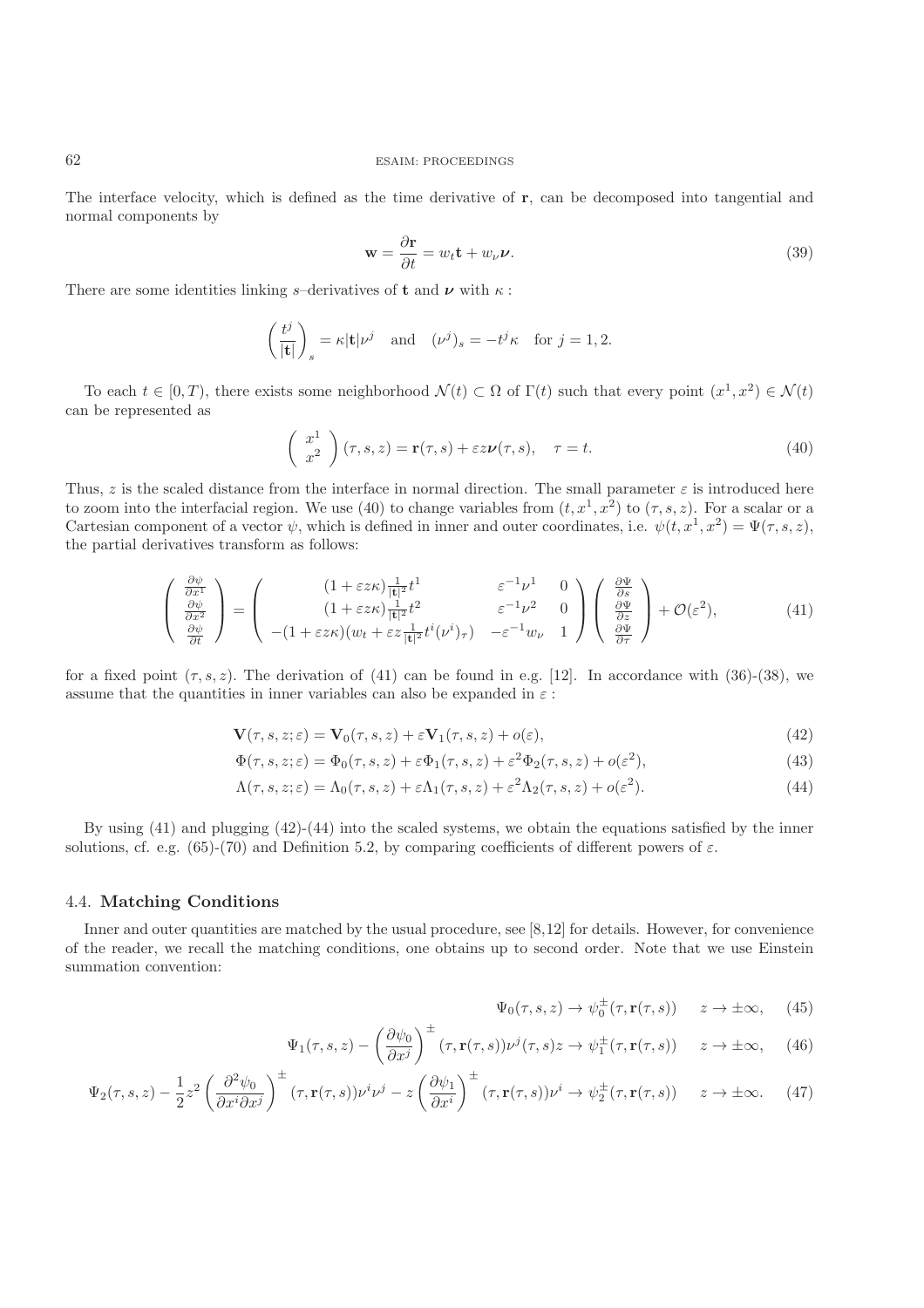We also get conditions for the derivatives which are basically derived by differentiating the equations leading to the above conditions.

$$
\Psi_{0,\tau} \to \left(\frac{\partial \psi_0}{\partial x^j}\right)^{\pm} (\tau, \mathbf{r}(\tau, s)) w^j(\tau, s) + \left(\frac{\partial \psi_0}{\partial t}\right)^{\pm} (\tau, \mathbf{r}(\tau, s)) \quad z \to \pm \infty, \quad (48)
$$

$$
\Psi_{0,s} \to \left(\frac{\partial \psi_0}{\partial x^j}\right)^{\pm} (\tau, \mathbf{r}(\tau, s)) t^j(\tau, s) \qquad z \to \pm \infty, \quad (49)
$$

$$
\Psi_{1,z} \to \left(\frac{\partial \psi_0}{\partial x^j}\right)^{\pm} (\tau, \mathbf{r}(\tau, s)) \nu^j(\tau, s) \qquad z \to \pm \infty, \quad (50)
$$

$$
\Psi_{0,z}, \Psi_{0,zz}, \Psi_{1,zz} \to 0 \qquad z \to \pm \infty, \quad (51)
$$

$$
\Psi_{2,z} - z \left( \frac{\partial^2 \psi_0}{\partial x^i \partial x^j} \right)^{\pm} (\tau, \mathbf{r}(\tau, s)) \nu^i \nu^j \to \left( \frac{\partial \psi_1}{\partial x^i} \right)^{\pm} (\tau, \mathbf{r}(\tau, s)) \nu^i(\tau, s) \qquad z \to \pm \infty, \quad (52)
$$

$$
\Psi_{2,zz} \to \left(\frac{\partial^2 \psi_0}{\partial x^i \partial x^j}\right)^{\pm} (\tau, \mathbf{r}(\tau, s)) \nu^i(\tau, s) \nu^j(\tau, s) \qquad z \to \pm \infty. \quad (53)
$$

We impose that all these limits are attained superlinearly fast.

## 5. Derivation of the Sharp Interface Limits

In (28) and (29), we have suggested two scalings of the system (24)-(27). In this section, we will explore the sharp interface limits for these scalings.

## 5.1. Strong Capillarity Scaling

In this section, we will consider a scaling with extremely strong capillary effects. We will see that the sharp interface limit problem is given by the incompressible Navier–Stokes equations, subject to a Young–Laplace condition for the jump of a lower order pressure than the one present in the momentum balance. The extremely strong capillary effects enforce interfaces of constant mean curvature. The scaled system corresponds to very small Mach numbers, i.e.  $M \sim \varepsilon$ , and high mobilities and reads

$$
\varphi_t + \operatorname{div}(\varphi \mathbf{v}) = \frac{1}{\varepsilon} c_+ m_J \Delta (c_+ \mu + c_- \lambda), \tag{54}
$$

$$
\rho(\varphi)(\mathbf{v}_t + (\mathbf{v} \cdot \nabla)\mathbf{v}) + \frac{1}{\varepsilon^2} \nabla(p(\varphi) + \lambda) = \text{div}(\boldsymbol{\sigma}_{NS}) + \gamma \varphi \nabla \Delta \varphi,
$$
\n(55)

$$
\operatorname{div}(\mathbf{v}) = \frac{1}{\varepsilon} c_- m_J \Delta (c_+ \mu + c_- \lambda),\tag{56}
$$

with the constitutive laws

$$
\mu = W'(\varphi) - \gamma \varepsilon^2 \Delta \varphi, \quad p(\varphi) = \varphi W'(\varphi) - W(\varphi), \quad \sigma_{NS} = \eta(\varphi) \operatorname{div}(\mathbf{v}) I + \hat{\eta}(\varphi) (\nabla \mathbf{v} + (\nabla \mathbf{v})^T). \tag{57}
$$

The equations for  $(\lambda_0, \mathbf{v}_0, \varphi_0, \lambda_1, \varphi_1)$  in the bulk phases are obtained, by plugging expansions (36)-(38) into (54)-(56) and by gathering terms having the same order in  $\varepsilon$ . Hence, we have in order  $\varepsilon^{-2}$ 

$$
0 = \nabla (p(\varphi_0) + \lambda_0), \tag{58}
$$

in order  $\varepsilon^{-1}$ 

$$
0 = \Delta(c_{+}\mu_0 + c_{-}\lambda_0),\tag{59}
$$

$$
0 = \nabla (p'(\varphi_0)\varphi_1 + \lambda_1), \tag{60}
$$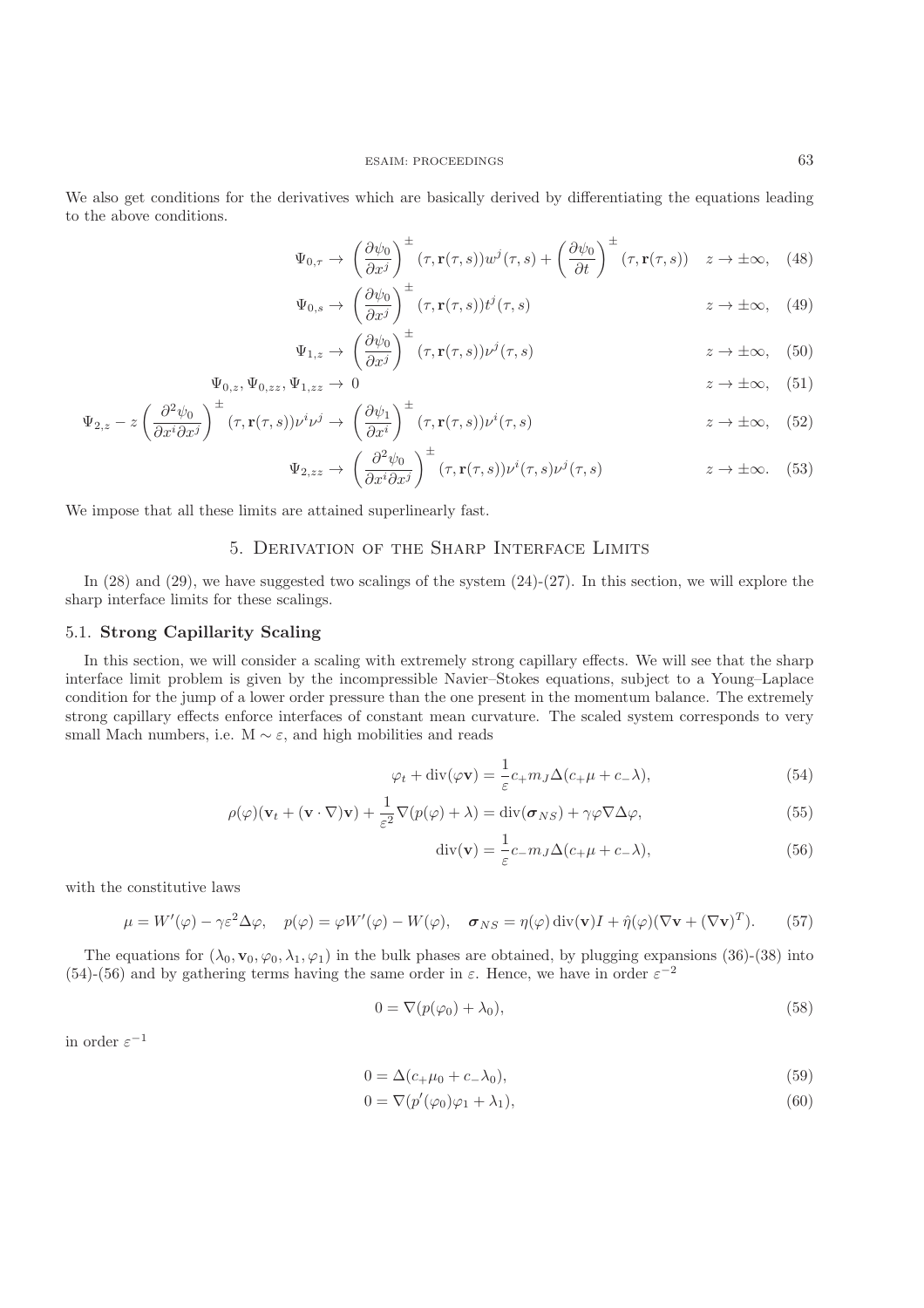and in order  $\varepsilon^0$ 

$$
\varphi_{0,t} + \operatorname{div}(\varphi_0 \mathbf{v}_0) = c_+ m_J \Delta (c_+ \mu_1 + c_- \lambda_1), \tag{61}
$$

$$
\operatorname{div}(\mathbf{v}_0) = c_- m_J \Delta (c_+ \mu_1 + c_- \lambda_1). \tag{62}
$$

In addition, we find by using the expansions in (57)

$$
\mu_0 := W'(\varphi_0), \quad \mu_1 := W''(\varphi_0)\varphi_1, \quad p_0 = p(\varphi_0), \quad p_1 = p'(\varphi_0)\varphi_1.
$$
\n(63)

We want to stress that  $(57)$  are definitions, in contrast to equations  $(54)-(56)$ . Thus, we cannot prescribe an expansion for  $\mu$ , but the expansion of  $\mu$  is prescribed by (57) and the expansion of  $\varphi$ . These equations motivate the following definition.

**Definition 5.1** (Outer solution). A tuple  $(\lambda_0, \mathbf{v}_0, \varphi_0, \lambda_1, \varphi_1)$  such that

$$
\lambda_0, \varphi_1, \lambda_1 \in C^0([0, T), C^2(\bar{\Omega}^{\pm}(t), \mathbb{R})), \varphi_0 \in C^1([0, T), C^0(\bar{\Omega}^{\pm}(t), \mathbb{R})) \cap C^0([0, T), C^2(\bar{\Omega}^{\pm}(t), \mathbb{R})), \mathbf{v}_0 \in C^0([0, T), C^1(\bar{\Omega}^{\pm}(t), \mathbb{R}^2)),
$$

is called an outer solution of the strong capillarity regime provided it satisfies (58)-(62), where  $\mu_0, \mu_1$  are given by (63), and  $\varphi_0 \not\equiv \frac{c_+}{c_-}$  $\frac{c_{+}}{c_{-}}$ . In addition, the boundary condition

$$
\nabla \varphi_0 \cdot \boldsymbol{\nu} = 0 \text{ on } [0, T) \times \partial \Omega \tag{64}
$$

has to be satisfied.

The inner equations are obtained as follows: We perform the coordinate transformation given by (40) in  $(54)-(56)$ . Then, we plug in the expansions in inner coordinates  $(42)-(44)$ . Finally, we gather terms of the same order of  $\varepsilon$ , which yields

$$
(c_{+}M_0 + c_{-}\Lambda_0)_{zz} = 0,\t\t(65)
$$

$$
(p(\Phi_0) + \Lambda_0)_z = \gamma \Phi_0 \Phi_{0, zzz},\tag{66}
$$

$$
(c_{+}M_1 + c_{-}\Lambda_1)_{zz} - \kappa (c_{+}M_0 + c_{-}\Lambda_0)_{z} = 0,
$$
\n(67)

$$
(p(\Phi_0)\Phi_1 + \Lambda_1)_z \nu + (p(\Phi_0) + \Lambda_0)_s \frac{\mathbf{t}}{\|\mathbf{t}\|^2} = ((\eta(\Phi_0) + 2\hat{\eta}(\Phi_0))\mathbf{V}_{0,z} \cdot \nu)_z \nu + (\hat{\eta}(\Phi_0)\mathbf{V}_{0,z} \cdot \frac{\mathbf{t}}{\|\mathbf{t}\|^2})_z \mathbf{t} \tag{68}
$$
  
+  $\gamma(\Phi_1 \Phi_{0,zzz} + \Phi_0 \Phi_{1,zzz} - \kappa \Phi_0 \Phi_{0,zz}) \nu + \gamma \Phi_0 \Phi_{0,zzs} \frac{\mathbf{t}}{\|\mathbf{t}\|^2},$ 

$$
+ \gamma (\Phi_1 \Phi_{0,zzz} + \Phi_0 \Phi_{1,zzz} - \kappa \Phi_0 \Phi_{0,zz}) \nu + \gamma \Phi_0 \Phi_{0,zzs} \frac{\partial}{\partial t}
$$
  

$$
- w_{\nu} \Phi_{0,z} + (\Phi_0 \mathbf{V}_0 \cdot \nu)_z = c_+ m_J \left[ (c_+ M_2 + c_- \Lambda_2)_{zz} - \kappa (c_+ M_1 + c_- \Lambda_1)_z + (c_+ M_0 + c_- \Lambda_0)_{ss} - z \kappa^2 (c_+ M_0 + c_- \Lambda_0)_z \right],
$$
 (69)

$$
\frac{c_+}{c_-} (\mathbf{V}_0 \cdot \boldsymbol{\nu})_z = c_+ m_J \left[ (c_+ M_2 + c_- \Lambda_2)_{zz} - \kappa (c_+ M_1 + c_- \Lambda_1)_z + (c_+ M_0 + c_- \Lambda_0)_{ss} - z \kappa^2 (c_+ M_0 + c_- \Lambda_0)_z \right].
$$
\n(70)

Furthermore, doing the same for (57) gives

$$
P_0 = p(\Phi_0), \qquad P_1 = p'(\Phi_0)\Phi_1,
$$
  
\n
$$
M_0 = W'(\Phi_0) - \gamma \Phi_{0,zz}, \qquad M_1 = W''(\Phi_0)\Phi_1 - \gamma \Phi_{1,zz} + \gamma \kappa \Phi_{0,z},
$$
  
\n
$$
M_2 = W''(\Phi_0)\Phi_2 + \frac{1}{2}W'''(\Phi_0)\Phi_1^2 - \gamma \Phi_{2,zz} + \gamma \kappa \Phi_{1,z} - \gamma \Phi_{0,ss} - \gamma z \kappa^2 \Phi_{0,z}.
$$
\n(71)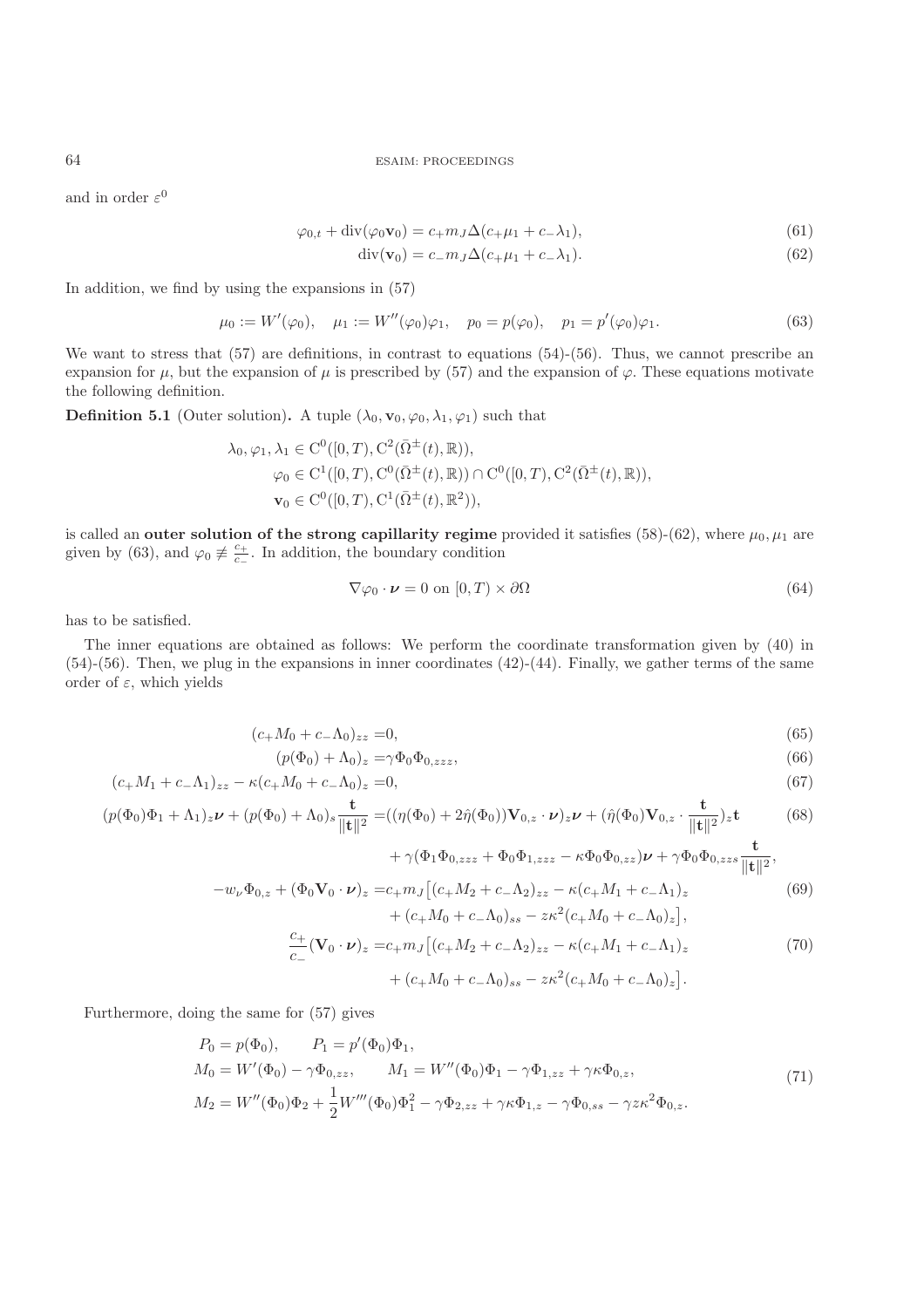This motivates the following definition of inner solutions.

**Definition 5.2** (Inner solution and matching solution). A tuple  $(\Lambda_0, \mathbf{V}_0, \Phi_0, \Lambda_1, \Phi_1, \Lambda_2, \Phi_2)$  such that

$$
\Lambda_0 \in C^0([0, T), C^0(I, C^2(\mathbb{R}))) \cap C^0([0, T), C^2(I, C^0(\mathbb{R}))),
$$
  
\n
$$
\Lambda_1, \Lambda_2 \in C^0([0, T) \times I, C^2(\mathbb{R})),
$$
  
\n
$$
\Phi_0 \in C^0([0, T) \times I, C^4(\mathbb{R})) \cap C^0([0, T), C^2(I, C^2(\mathbb{R})))
$$
  
\n
$$
\Phi_1, \Phi_2 \in C^0([0, T) \times I, C^4(\mathbb{R})),
$$
  
\n
$$
\mathbf{V}_0 \in C^0([0, T) \times I, C^2(\mathbb{R}, \mathbb{R}^2)),
$$

is called an inner solution of the strong capillarity regime, provided it satisfies (65)-(70) and  $\Phi_0 \neq \frac{c_+}{c_-}$  $\frac{c_{+}}{c_{-}},$ where  $P_0, P_1, M_0, M_1$  and  $M_2$  are given by (71).

A tuple  $(\lambda_0, \mathbf{v}_0, \varphi_0, \lambda_1, \varphi_1, \Lambda_0, \mathbf{V}_0, \Phi_0, \Lambda_1, \Phi_1, \Lambda_2, \Phi_2)$  is called a **matching solution of the strong cap**illarity regime, if  $(\lambda_0, \mathbf{v}_0, \varphi_0, \lambda_1, \varphi_1)$  is an inner and  $(\Lambda_0, \mathbf{V}_0, \Phi_0, \Lambda_1, \Phi_1, \Lambda_2, \Phi_2)$  is an outer solution of the strong capillarity regime and both are linked by the matching conditions (45)-(53).

**Theorem 5.3.** Let  $(\lambda_0, \mathbf{v}_0, \varphi_0, \lambda_1, \varphi_1, \Lambda_0, \mathbf{V}_0, \Phi_0, \Lambda_1, \Phi_1, \Lambda_2, \Phi_2)$  be a matching solution of the strong capillarity regime. Then,  $\varphi_0 = 1$  in  $\Omega^+(t)$  for all  $t \in [0,T)$  and  $\varphi_0 = -1$  in  $\Omega^-(t)$  for all  $t \in [0,T)$ , while  $\lambda_0$  is constant in space in the whole domain. Moreover, in the bulk domains  $\Omega^{\pm}(t)$  the fields satisfy

div(**v**<sub>0</sub>) = 0,  $\Delta(c_{+}W''(\varphi_0)\varphi_1 + c_{-}\lambda_1) = 0$ ,  $\nabla(p'(\varphi_0)\varphi_1 + \lambda_1) = 0$ . (72)

At the interface  $\Gamma$  they are subject to the following jump conditions

$$
\[\mathbf{v}_0 \cdot \mathbf{t}\] = 0, \qquad \[\![c_+ W''(\varphi_0)\varphi_1 + c_- \lambda_1]\!] = 0, \qquad \[\mathbf{v}_0 \cdot \boldsymbol{\nu}\] = c_- m_J \[\![\nabla (c_+ W''(\varphi_0)\varphi_1 + c_- \lambda_1)]\!] \cdot \boldsymbol{\nu}, \tag{73}
$$

$$
\llbracket W''(\varphi_0)\varphi_1 \rrbracket = \int_{-\infty}^{\infty} \frac{\left( (\eta(\Phi_0) + 2\hat{\eta}(\Phi_0))(\mathbf{V}_0 \cdot \boldsymbol{\nu})_z \right)_z}{\Phi_0 - \frac{c_+}{c_-}} \,\mathrm{d}z, \qquad \llbracket p'(\varphi_0)\varphi_1 + \lambda_1 \rrbracket = \kappa \int_{-\infty}^{\infty} (\Phi_{0,z})^2 \,\mathrm{d}z,\tag{74}
$$

and the normal velocity of the interface is given by

$$
w_{\nu} = \langle \mathbf{v}_0 \cdot \boldsymbol{\nu} \rangle - \frac{c_+ m_J}{2} \llbracket \nabla (c_+ W''(\varphi_0) \varphi_1 + c_- \lambda_1) \rrbracket \cdot \boldsymbol{\nu},\tag{75}
$$

where  $\langle v_0 \cdot \nu \rangle$  denotes the mean value  $\frac{1}{2}(\mathbf{v}^+ \cdot \mathbf{\nu} + \mathbf{v}^- \cdot \mathbf{\nu})$ . Furthermore, the mean curvature of the interface has to be constant with respect to the interface parameter s.

**Remark 5.4.** Let us also consider the momentum equation of order  $\varepsilon^{-1}$ . Abbreviating  $p'(\varphi_0)\varphi_2 + \frac{1}{2}p''(\varphi_0)\varphi_1^2$ , by  $p_2$ , we obtain from the outer expansions and the fact that  $\varphi_0$  is constant the equation:

$$
\rho(\varphi_0)(\mathbf{v}_{0,t} + (\mathbf{v}_0 \cdot \nabla)\mathbf{v}_0) + \nabla(p_2 + \lambda_2) = \text{div}((\boldsymbol{\sigma}_{NS})_0) \quad \text{in } [0,T) \times \Omega^{\pm}(t). \tag{76}
$$

Here,  $(\sigma_{NS})_0$  denotes the leading order of  $\sigma_{NS}$ , where we have substituted  $\varphi$ , v by  $\varphi_0$ ,  $\mathbf{v}_0$ . Thus, one has to solve incompressible Navier–Stokes equations in the bulk, where  $(p_2 + \lambda_2)$  takes the role of the pressure. However, one cannot get the classical Young–Laplace law, as the surface tension is so strong in this case that it enforces the Young–Laplace law for  $p_1 + \lambda_1$ . If one considers the appropriate inner equations, one obtains – after rather cumbersome calculations –

$$
\llbracket \rho(\varphi_0)(\mathbf{v}_0 \cdot \boldsymbol{\nu} - w_{\nu})^2 + p_2 + \lambda_2 - \sigma_{NS}^{ij} \nu^i \nu^j \rrbracket = -2\kappa \int_{-\infty}^{\infty} \hat{\eta}(\Phi_0) \mathbf{V}_{0,z} \cdot \boldsymbol{\nu} \, dz + 2\gamma \kappa \int_{-\infty}^{\infty} \Phi_{0,z} \Phi_{1,z} \, dz - \gamma C_{ss} \int_{-\infty}^{\infty} (\Phi_{0,z})^2 \, dz + \gamma \kappa^2 C \int_{-\infty}^{\infty} (\Phi_{0,z})^2 \, dz. \tag{77}
$$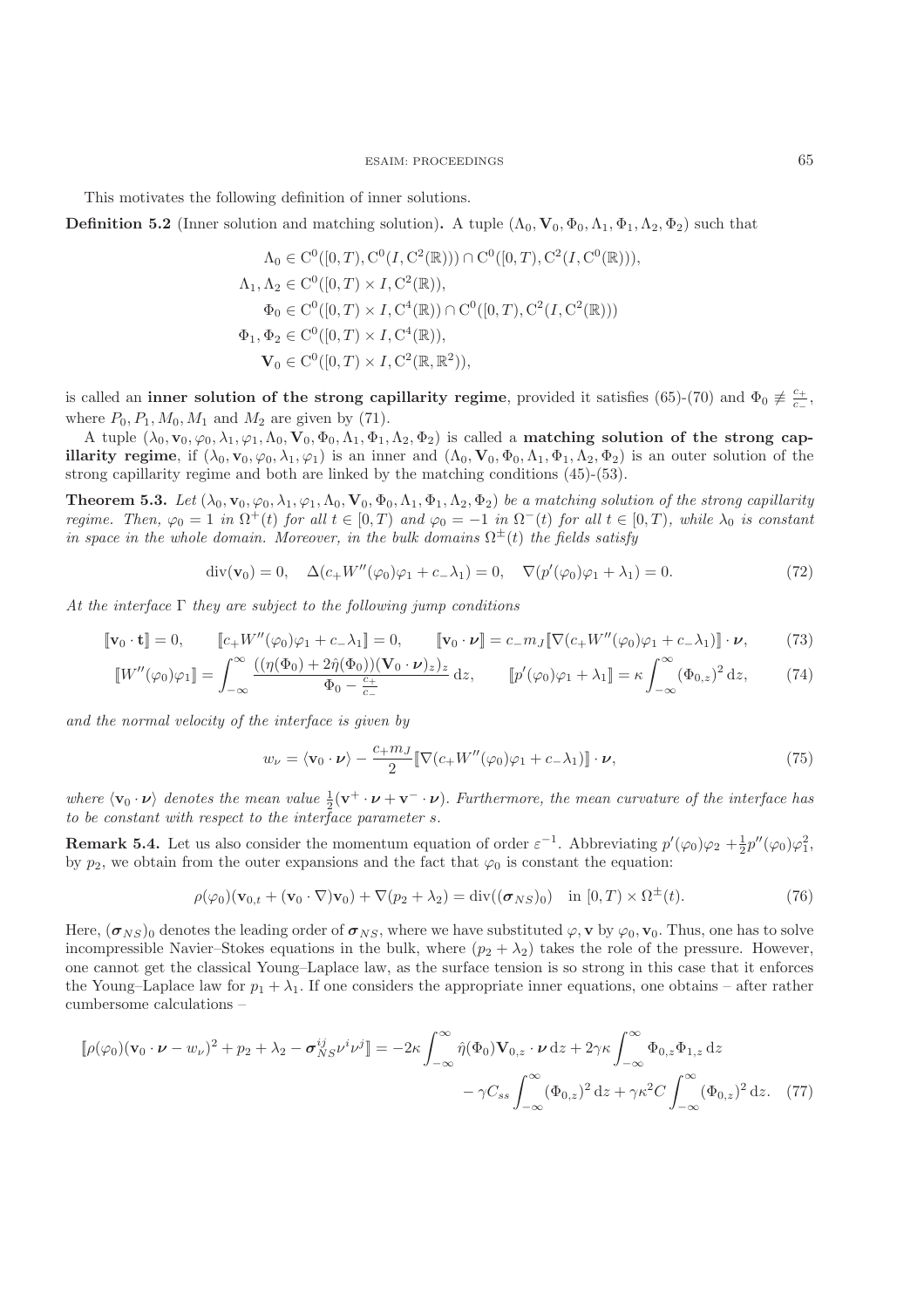Here, C is a function, depending on  $\tau$  and s, which appears as a translation term in the argument of  $\Phi_0$ compared with the reference solution  $\bar{\Phi}_0$  satisfying  $\bar{\Phi}_0(0) = 0$ , cf. (102).

Proof of Theorem 5.3. As the proof is quite long, we decompose it into several parts.

Part 1: Firstly, we prove that  $\varphi_0 = 1$  in  $\Omega^+(t)$  for all  $t \in [0,T)$  and  $\varphi_0 = -1$  in  $\Omega^-(t)$  for all  $t \in [0,T)$ . Secondly, we verify that  $\lambda_0$  is constant in space in the whole domain.

We start by dividing (65) by  $c_$  and subtracting (66), which gives because of (4) and (51)

$$
\frac{c_+}{c_-}W''(\Phi_0)\Phi_{0,z} - \Phi_0 W''(\Phi_0)\Phi_{0,z} = \gamma \frac{c_+}{c_-}\Phi_{0,zzz} - \gamma \Phi_0 \Phi_{0,zzz}.
$$
\n(78)

For  $\Phi_0 \neq \frac{c_+}{c_-}$  $\frac{c_+}{c_-}$ , it follows

$$
W''(\Phi_0)\Phi_{0,z} = \gamma \Phi_{0,zzz}.\tag{79}
$$

Now, since  $\Phi_0 \in C^0([0,T) \times I, C^3(\mathbb{R}))$ , we may conclude by a continuity argument that (79) is equivalent to (78). This implies, using (45),

$$
\llbracket W'(\varphi_0) \rrbracket = 0. \tag{80}
$$

Integrating (79) and multiplying it by  $\Phi_{0,z}$ , we obtain

$$
W'(\Phi_0)\Phi_{0,z} = \gamma \Phi_{0,z}\Phi_{0,zz} + W'(\varphi_0^{\pm})\Phi_{0,z}
$$
  
\n
$$
\Longrightarrow [W(\varphi_0)] = \underbrace{\frac{1}{2} \int_{-\infty}^{\infty} ((\Phi_{0,z})^2)_z dz}_{=0} + W'(\varphi_0^{\pm})[\varphi_0].
$$
\n(81)

From (81) we learn that  $\varphi_0^{\pm}$  are the Maxwell points of W, cf. (7) for the definition. Due to our choice of W, this means

$$
\varphi_0^{\pm} = \pm 1. \tag{82}
$$

We know from (58) that  $p(\varphi_0) + \lambda_0$  is constant in the bulk phases. Furthermore, we get from (66)

$$
[\![p(\varphi_0) + \lambda_0]\!] = \int_{-\infty}^{\infty} \left( \Phi_0 \Phi_{0,zz} - \frac{1}{2} \Phi_{0,z}^2 \right)_z dz = 0.
$$
\n(83)

Hence, there is some time dependent function  $K = K(t)$ , such that

$$
p(\varphi_0) + \lambda_0 = K(t) \tag{84}
$$

in the bulk phases. Moreover, we know by integrating (65) that

$$
\llbracket c_+ W'(\varphi_0) + c_- \lambda_0 \rrbracket = 0. \tag{85}
$$

Because of (58), (59), (64) and (82) the function  $f_0 := c_+ W'(\varphi_0) - c_- p(\varphi_0)$  satisfies the following problem in  $\Omega^+(t)$  (and a similar problem in  $\Omega^-(t)$ ):

$$
\Delta f_0 = 0 \text{ in } \Omega^+(t), \quad \nabla f_0 \cdot \boldsymbol{\nu} = 0 \text{ on } \partial \Omega \cap \Omega^+(t), \quad f_0 = 0 \text{ on } \Gamma. \tag{86}
$$

Problem (86) is uniquely solvable and the obvious solution is

$$
0 = f_0 = c_+ W'(\varphi_0) - c_- p(\varphi_0). \tag{87}
$$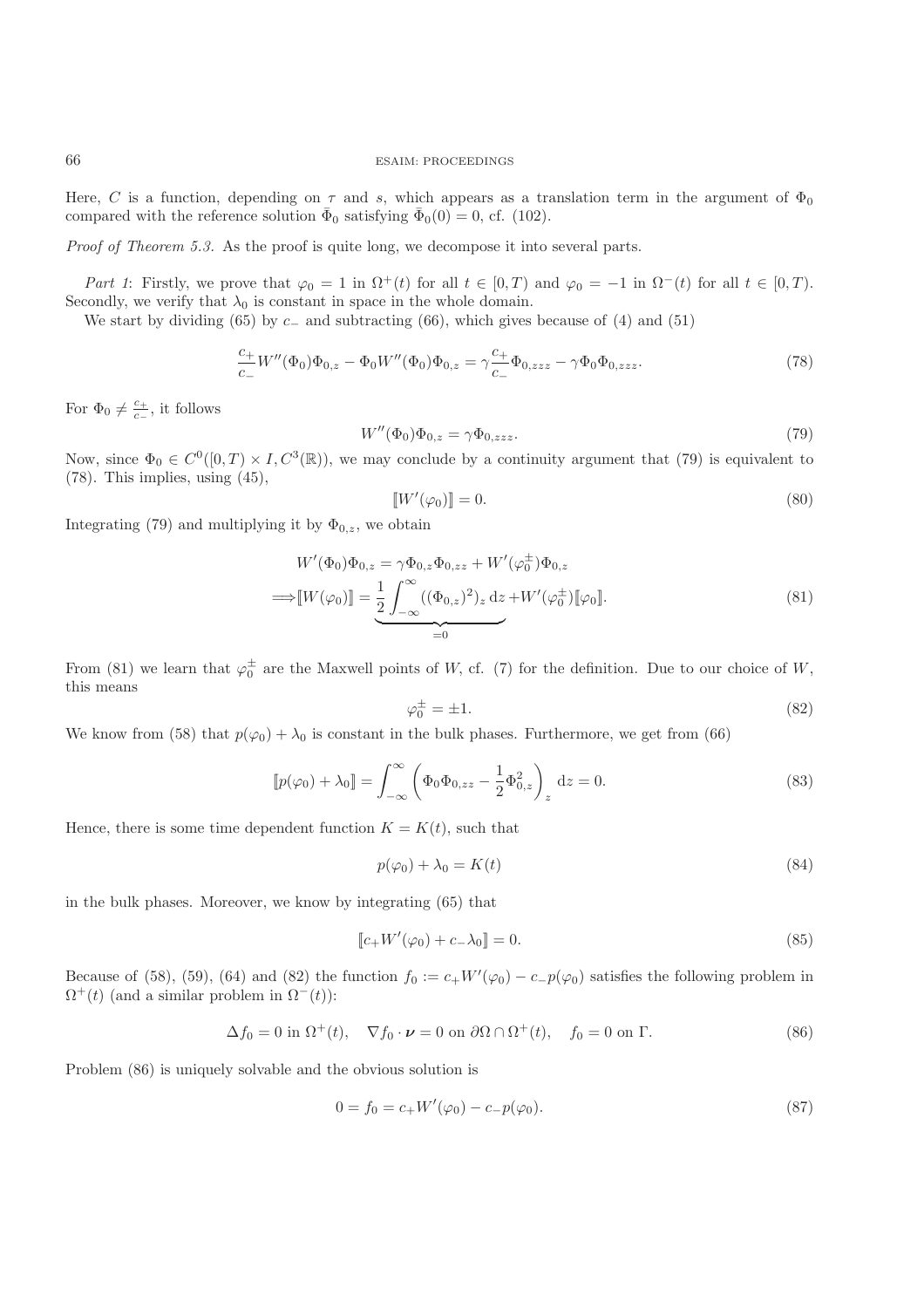Due to the assumption (3) on the double well potential, this yields

$$
\varphi_0 = \pm 1 \qquad \text{in } \Omega^{\pm}(t). \tag{88}
$$

Finally, we combine (84) and (88) to see that  $\lambda_0$  is constant in space in the whole domain.

Part 2: We show that  $\text{div}(\mathbf{v}_0) = 0$  and  $\Delta(c_+W''(\varphi_0)\varphi_1 + c_-\lambda_1) = 0$  hold in the bulk phases  $\Omega^{\pm}(t)$ . Then, we prove the jump condition  $[[c_+W''(\varphi_0)\varphi_1 + c_-\lambda_1]] = 0$  on  $\Gamma(t)$ .

Combining (61) and (62), we get

$$
\varphi_{0,t} + \nabla \varphi_0 \cdot \mathbf{v}_0 + \varphi_0 \operatorname{div}(\mathbf{v}_0) = \frac{c_+}{c_-} \operatorname{div}(\mathbf{v}_0). \tag{89}
$$

In view of (88), this means

$$
\underbrace{\left(\frac{c_+}{c_-} - \varphi_0\right)}_{>0} \operatorname{div}(\mathbf{v}_0) = 0 \Longrightarrow \operatorname{div}(\mathbf{v}_0) = 0. \tag{90}
$$

Furthermore,by plugging (90) into (62), we find

$$
\Delta(c_+W''(\varphi_0)\varphi_1+c_-\lambda_1)=0.\tag{91}
$$

We continue by considering the inner equations. By (50) and (65) equation (67) becomes

$$
(c_+M_1 + c_-\Lambda_1)_{zz} = 0.
$$

This implies, using the matching condition (50),  $\nabla \varphi_0 = 0$  and  $\nabla \lambda_0 = 0$ 

$$
(c_{+}M_{1} + c_{-}\Lambda_{1})_{z} = (\nabla (c_{+}W'(\varphi_{0}) + c_{-}\lambda_{0}))^{\pm} \cdot \nu = 0.
$$
\n(92)

Thus, because of (46), we get

$$
c_{+}M_{1} + c_{-}\Lambda_{1} = c_{+}W''(\varphi_{0}^{\pm})\varphi_{1}^{\pm} + c_{-}\lambda_{1}^{\pm},
$$
\n(93)

which directly implies

$$
\llbracket c_+ W''(\varphi_0)\varphi_1 + c_- \lambda_1 \rrbracket = 0. \tag{94}
$$

Part 3: We show the jump conditions  $[\![\mathbf{v}_0 \cdot \mathbf{t}]\!] = 0$  and  $[\![p'(\varphi_0)\varphi_1 + \lambda_1]\!] = \kappa \int_{-\infty}^{\infty} (\Phi_{0,z})^2 dz$  on  $\Gamma(t)$ . Furthermore, we conclude that the mean curvature  $\kappa$  is constant in space.

Due to (60), we find numbers  $K^{\pm}(t)$ , only depending on time, such that

$$
p'(\varphi_0)\varphi_1 + \lambda_1 = K^{\pm}(t) \quad \text{in } \Omega^{\pm}(t). \tag{95}
$$

Now, let us consider (68) to determine the jump of the first order expression for the pressure plus the Lagrange multiplier, i. e.  $p'(\varphi_0)\varphi_1 + \lambda_1$ , at the interface. Decomposing (68) into normal and tangential part, we obtain

$$
(p'(\Phi_0)\Phi_1 + \Lambda_1)_z = (\bar{\eta}(\Phi_0)(\mathbf{V}_0 \cdot \boldsymbol{\nu})_z)_z + \gamma(\Phi_1\Phi_{0,zzz} + \Phi_0\Phi_{1,zzz} - \kappa\Phi_0\Phi_{0,zz}),
$$
\n(96)

$$
(p(\Phi_0) + \Lambda_0)_s = (\hat{\eta}(\Phi_0)(\mathbf{V}_0 \cdot \frac{\mathbf{t}}{\|\mathbf{t}\|^2})_z)_z \|\mathbf{t}\|^2 + \gamma \Phi_0 \Phi_{0, zzs},
$$
\n
$$
(97)
$$

where we abbreviate  $\bar{\eta}(\Phi_0) = \eta(\Phi_0) + 2\hat{\eta}(\Phi_0)$ . Let us first deal with (97). We already know from (66)

$$
p(\Phi_0) + \Lambda_0 = \gamma \Phi_0 \Phi_{0,zz} - \frac{\gamma}{2} (\Phi_{0,z})^2 + p(\varphi_0^{\pm}) + \lambda_0^{\pm},
$$
\n(98)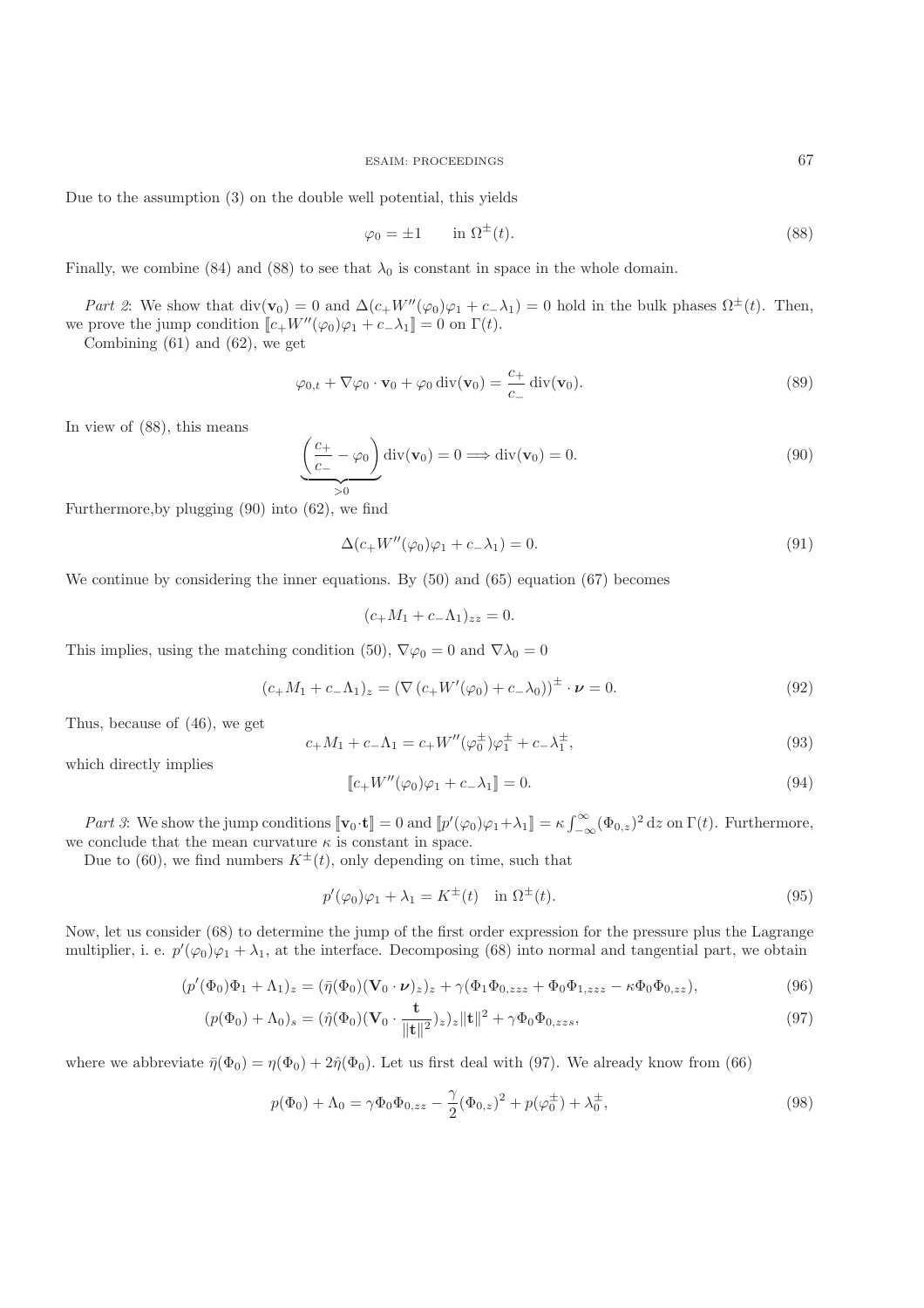where  $p(\varphi_0^{\pm}) + \lambda_0^{\pm}$  is independent of s. Plugging (66) into (97), we find

$$
\gamma \left( \Phi_0 \Phi_{0,zz} - \frac{1}{2} (\Phi_{0,z})^2 \right)_s = (\hat{\eta}(\Phi_0)(\mathbf{V}_0 \cdot \frac{\mathbf{t}}{\|\mathbf{t}\|^2})_z)_z \|\mathbf{t}\|^2 + \gamma \Phi_0 \Phi_{0,zzs},\tag{99}
$$

which, in turn, implies

$$
\gamma \Phi_{0,s} \Phi_{0,zz} - \gamma \Phi_{0,z} \Phi_{0,sz} = (\hat{\eta}(\Phi_0)(\mathbf{V}_0 \cdot \frac{\mathbf{t}}{\|\mathbf{t}\|^2})_z)_z \|\mathbf{t}\|^2.
$$
 (100)

To understand the implications of (100), we have to investigate the s dependency of  $\Phi_0$  more carefully. We know that  $\Phi_0$  satisfies

$$
W'(\Phi_0) = \gamma \Phi_{0,zz} + W'(\pm 1) = \gamma \Phi_{0,zz}, \quad \Phi_0(\pm \infty) = \pm 1.
$$
 (101)

As only the boundary data of  $\Phi_0$  and  $\Phi_{0,z}$  are prescribed at infinity this does not determine  $\Phi_0$  uniquely, but we can write each solution as

$$
\Phi_0(\tau, s, z) = \bar{\Phi}_0(z + C(\tau, s))\tag{102}
$$

where  $\bar{\Phi}_0$  is the unique solution of (101) satisfying  $\bar{\Phi}_0(0) = 0$  and C is a translational constant with respect to z. We like to mention that  $\bar{\Phi}_0$  is a function of only one variable. Equation (102) has the following consequences for the partial derivatives of  $\Phi_0$ :

$$
\Phi_{0,z}(\tau,s,z) = \bar{\Phi}'_0(z + C(\tau,s)), \qquad \Phi_{0,s}(\tau,s,z) = \bar{\Phi}'_0(z + C(\tau,s))C_s(\tau,s), \qquad (103)
$$

$$
\Phi_{0,sz}(\tau,s,z) = \bar{\Phi}_0''(z + C(\tau,s))C_s(\tau,s), \qquad \Phi_{0,zz}(\tau,s,z) = \bar{\Phi}_0''(z + C(\tau,s)). \tag{104}
$$

Hence,

$$
\Phi_{0,s}(\tau,s,z)\Phi_{0,zz}(\tau,s,z) - \Phi_{0,z}(\tau,s,z)\Phi_{0,sz}(\tau,s,z) = 0.
$$
\n(105)

We insert (105) into (100) and obtain because of the matching conditions

$$
\hat{\eta}(\Phi_0)\mathbf{V}_{0,z}\cdot\mathbf{t}=0.\tag{106}
$$

As  $\hat{\eta}(\Phi_0) > 0$ , this implies

$$
\mathbf{V}_{0,z} \cdot \mathbf{t} = 0 \tag{107}
$$

and therefore

$$
\[\mathbf{v}_0 \cdot \mathbf{t}\] = 0.\tag{108}
$$

We now turn to the normal part of the momentum balance, i.e. (96). We want to stress that because of (84) and (88) the matching conditions for  $\Phi_1$  and  $\Lambda_1$  simplify to

$$
\Phi_1(z) \to \varphi_1^{\pm}, \ \Lambda_1(z) \to \lambda_1^{\pm}, \ \text{for } z \to \pm \infty. \tag{109}
$$

Because of (109), we get by integrating (96)

$$
\llbracket p'(\varphi_0)\varphi_1 + \lambda_1 \rrbracket = \left[ \bar{\eta}(\Phi_0) \mathbf{V}_{0,z} \cdot \boldsymbol{\nu} + \gamma(\Phi_{1,zz}\Phi_0 + \Phi_1\Phi_{0,zz} - \Phi_{0,z}\Phi_{1,z}) \right]_{-\infty}^{+\infty} + \kappa \gamma \int_{-\infty}^{\infty} (\Phi_{0,z})^2 dz
$$
\n
$$
= \kappa \gamma \int_{-\infty}^{\infty} (\Phi_{0,z})^2 dz.
$$
\n(110)

We want to point out that due to (102) we have

$$
\frac{\partial}{\partial s} \int_{-\infty}^{\infty} (\Phi_{0,z})^2 dz = 0.
$$
\n(111)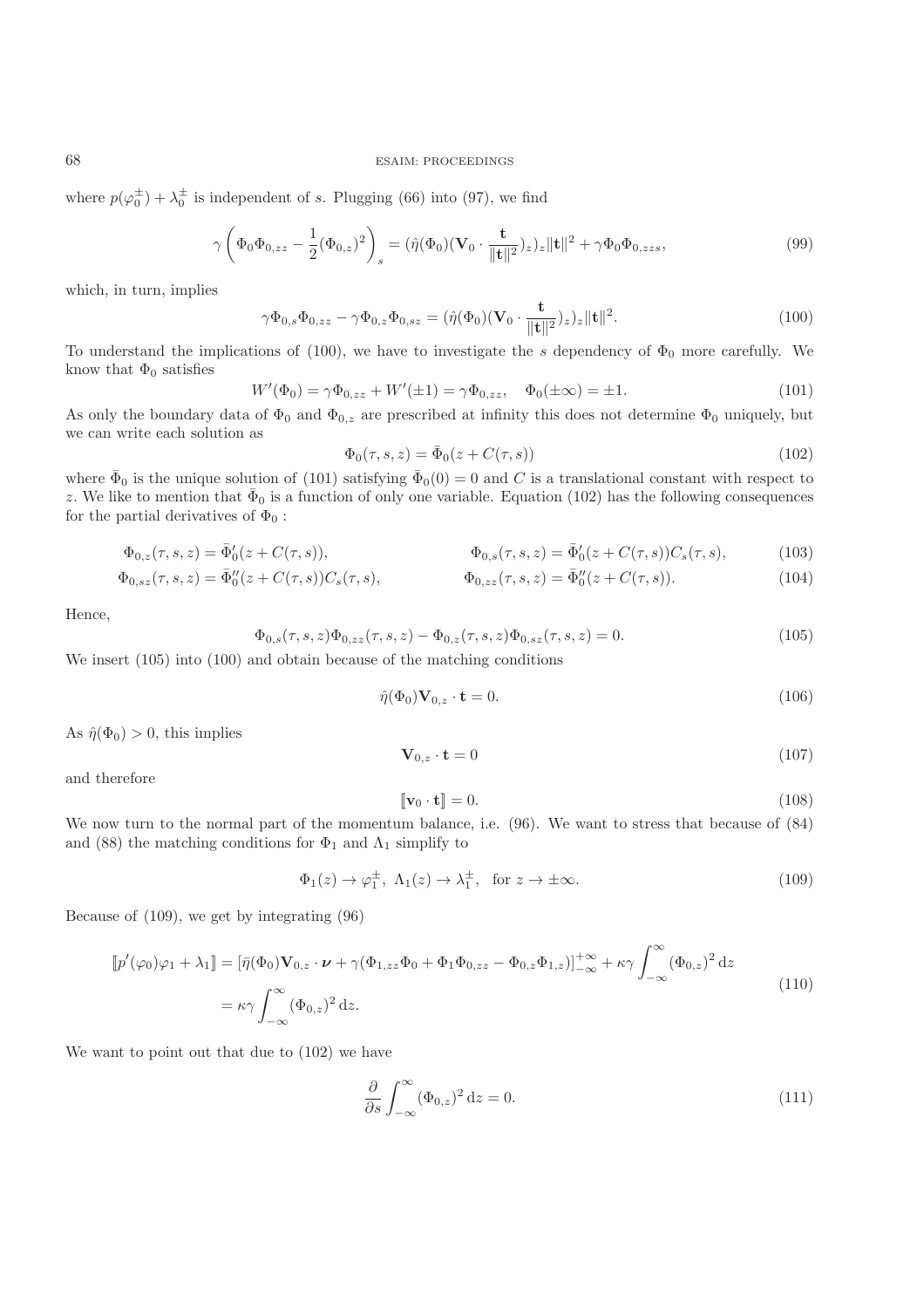Furthermore, it holds because of (95) that

$$
\frac{\partial}{\partial s} \left[ p'(\varphi_0)\varphi_1 + \lambda_1 \right] = 0. \tag{112}
$$

Using (111) and (112) in (110), we find

$$
\frac{\partial}{\partial s}\kappa = 0.\tag{113}
$$

Part 4: We show that  $[[W''(\varphi_0)\varphi_1]] = \int_{-\infty}^{\infty}$  $((\eta(\Phi_0)+2\hat{\eta}(\Phi_0))(\mathbf{V}_0\cdot\boldsymbol{\nu})_z)_z$  $\frac{2\eta(\Psi_0\bm{\theta})\bm{\Psi}_0\cdot\bm{\Psi}_z\bm{\theta}z}{\Phi_0-\frac{c_+}{c_-}}$  dz on  $\Gamma(t)$ . By combining  $(71),(92)$  and  $(96)$ , we obtain

$$
\left(p'(\Phi_0)\Phi_1 - \frac{c_+}{c_-}W''(\Phi_0)\Phi_1 + \gamma\frac{c_+}{c_-}\Phi_{1,zz}\right)_z - \gamma\left(\Phi_1\Phi_{0,zzz} + \Phi_0\Phi_{1,zzz}\right) \n= (\bar{\eta}(\Phi_0)(\mathbf{V}_0 \cdot \boldsymbol{\nu})_z)_z - \gamma\kappa\Phi_0\Phi_{0,zz} + \gamma\frac{c_+}{c_-}\kappa\Phi_{0,zz}.
$$
\n(114)

Because of (79), this is equivalent to

$$
\left(\Phi_0 - \frac{c_+}{c_-}\right) \left(W''(\Phi_0)\Phi_1 - \gamma \Phi_{1,zz}\right)_z = (\bar{\eta}(\Phi_0)(\mathbf{V}_0 \cdot \boldsymbol{\nu})_z)_z - \gamma \kappa \Phi_0 \Phi_{0,zz} + \gamma \frac{c_+}{c_-} \kappa \Phi_{0,zz}.
$$
\n(115)

Due to  $\nabla \varphi_0 = 0$ , we can divide (115) by  $\Phi_0 - \frac{c_+}{c_-}$  $\frac{c_{+}}{c_{-}}$  and integrate it, which yields

$$
\llbracket W''(\varphi_0)\varphi_1\rrbracket = \int_{-\infty}^{\infty} \frac{((\eta(\Phi_0) + 2\hat{\eta}(\Phi_0))(\mathbf{V}_0 \cdot \boldsymbol{\nu})_z)_z}{\Phi_0 - \frac{c_+}{c_-}} dz.
$$

Part 5: In this last part, we show the remaining jump condition  $[\![\mathbf{v}_0 \cdot \boldsymbol{\nu}]\!] = c_- m_J [\![\nabla (c_+ W''(\varphi_0) \varphi_1 + c_-\lambda_1)]\!] \cdot \boldsymbol{\nu}$ on  $\Gamma(t)$ . Finally, we derive  $w_{\nu} = \langle \mathbf{v}_0 \cdot \boldsymbol{\nu} \rangle - \frac{c+m_J}{2} \llbracket \nabla (c_+ W''(\varphi_0) \varphi_1 + c_-\lambda_1) \rrbracket \cdot \boldsymbol{\nu}$ , which completes the proof of the theorem.

Firstly, we observe that due to (92)

$$
(c_+M_1 + c_-\Lambda_1)_z = 0.
$$

Moreover, because of (65) together with the matching conditions and the fact that  $\varphi_0, \lambda_0$  are constant in space, we get

$$
(c_+M_0+c_-\Lambda_0)_{ss}=0.
$$

Plugging the last two equations into (70), we obtain

$$
(\mathbf{V}_0 \cdot \boldsymbol{\nu})_z = c_- m_J (c_+ M_2 + c_- \Lambda_2)_{zz}.
$$
\n(116)

Because of  $\nabla \varphi_0 = 0$  and  $\nabla \lambda_0 = 0$  and the matching condition (53), we have

 $(c+M_2+c_-\Lambda_2)_{zz}\to 0$  for  $z\to \pm\infty$ 

and integrating (116) gives

$$
\[\mathbf{v}_0 \cdot \boldsymbol{\nu}\] = c_- m_J \[\nabla (c_+ W''(\varphi_0)\varphi_1 + c_- \lambda_1)] \cdot \boldsymbol{\nu}.\tag{117}
$$

Using the arguments leading to (116) again, we find

$$
w_{\nu}\Phi_{0,z} = (\Phi_0 \mathbf{V}_0 \cdot \boldsymbol{\nu})_z - c_+ m_J (c_+ M_2 + c_- \Lambda_2)_{zz}.
$$
\n(118)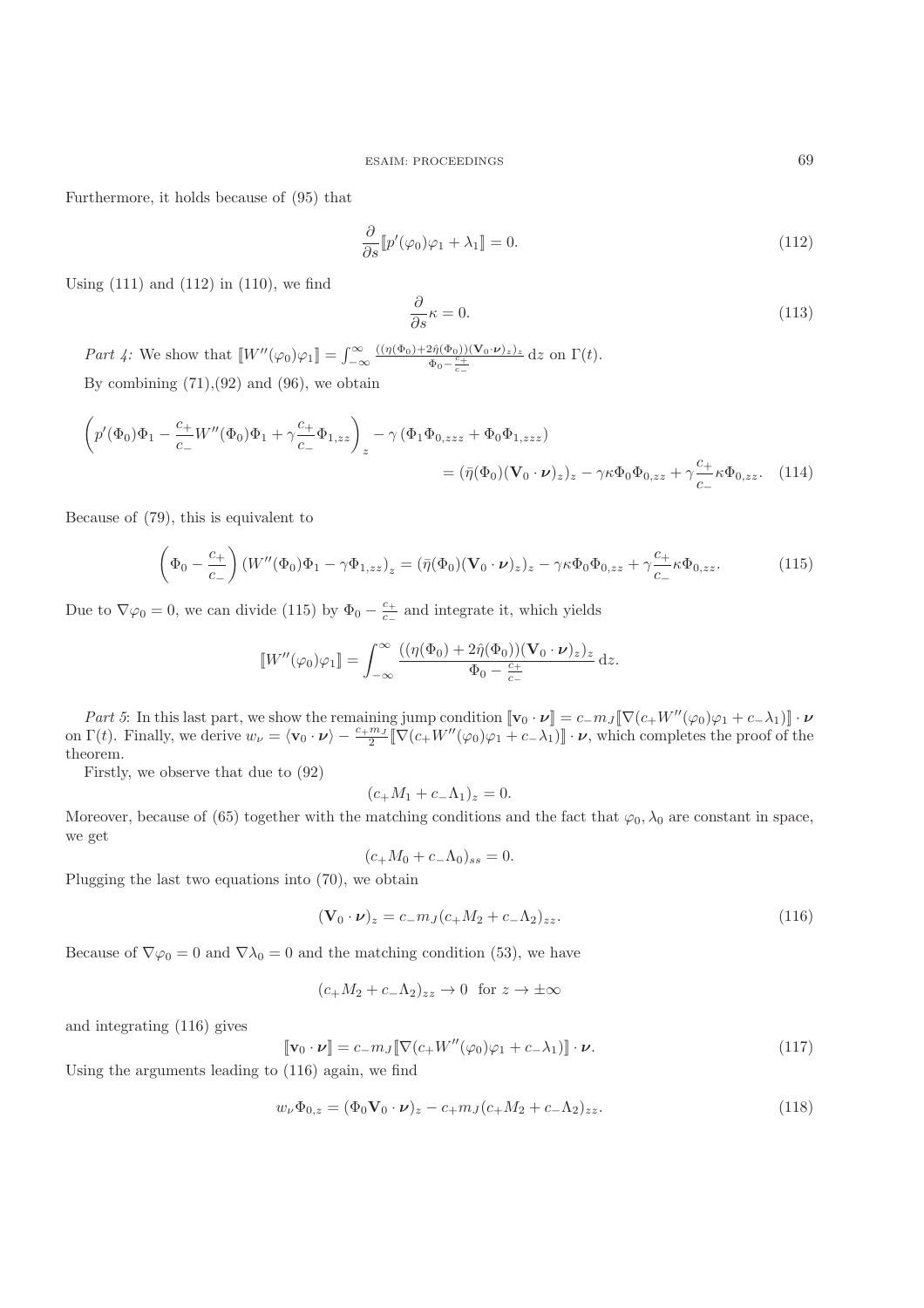By integrating (118), we get

$$
w_{\nu} = \langle \mathbf{v}_0 \cdot \boldsymbol{\nu} \rangle - \frac{c_+ m_J}{2} \llbracket \nabla (c_+ W''(\varphi_0) \varphi_1 + c_- \lambda_1) \rrbracket \cdot \boldsymbol{\nu}.
$$

## 5.2. Low Viscosity Scaling

In this section, we will determine the sharp interface limit of the low viscosity scaling of our model given by (24)-(27) and (29). We will show that the resulting sharp interface model consists of the incompressible Euler equations in the bulk. At the interface we have a Young–Laplace law for the pressure.

Before we can state the results, we have to define outer, inner and matching solutions. The equations, which outer solutions have to satisfy, are obtained by inserting  $(36)-(38)$  into  $(24)-(27)$ .

**Definition 5.5** (Outer solution). A tuple  $(\lambda_0, \mathbf{v}_0, \varphi_0, \lambda_1, \varphi_1)$  such that

$$
\lambda_0, \varphi_1, \lambda_1 \in C^0([0, T), C^2(\bar{\Omega}^{\pm}(t), \mathbb{R})), \varphi_0 \in C^1([0, T), C^0(\bar{\Omega}^{\pm}(t), \mathbb{R})) \cap C^0([0, T), C^2(\bar{\Omega}^{\pm}(t), \mathbb{R})), \mathbf{v}_0 \in C^0([0, T), C^1(\bar{\Omega}^{\pm}(t), \mathbb{R}^2)) \cap C^1([0, T), C^0(\bar{\Omega}^{\pm}(t), \mathbb{R}^2)),
$$

with boundary data  $(64)$  is called an **outer solution of the low viscosity regime** provided it satisfies  $(58)$ , (59), (61), (62) and

$$
\rho(\varphi_0)(\mathbf{v}_{0,t} + (\mathbf{v}_0 \cdot \nabla)\mathbf{v}_0) + \nabla(p'(\varphi_0)\varphi_1 + \lambda_1) = 0, \qquad (119)
$$

where  $\mu_0, \mu_1$  are given by (63) and  $\varphi_0 \not\equiv \frac{c_+}{c_-}$  $\frac{c_{+}}{c_{-}}$ . In addition, the boundary condition

$$
\nabla \varphi_0 \cdot \boldsymbol{\nu} = 0 \text{ on } [0, T) \times \partial \Omega \tag{120}
$$

has to be satisfied.

For the definition of inner solutions and matching solutions we insert (42)-(44) into (24)-(27) and change the partial derivatives according to (41). This leads to the following definition:

**Definition 5.6** (Inner solution and matching solution). A tuple  $(\Lambda_0, \mathbf{V}_0, \Phi_0, \Lambda_1, \Phi_1, \Lambda_2, \Phi_2)$ , such that

$$
\Lambda_0 \in C^0([0, T), C^0(I, C^2(\mathbb{R}))) \cap C^0([0, T), C^2(I, C^0(\mathbb{R}))),
$$
  
\n
$$
\Lambda_1, \Lambda_2 \in C^0([0, T) \times I, C^2(\mathbb{R})),
$$
  
\n
$$
\Phi_0 \in C^0([0, T) \times I, C^4(\mathbb{R})) \cap C^0([0, T), C^2(I, C^2(\mathbb{R})))
$$
  
\n
$$
\Phi_1, \Phi_2 \in C^0([0, T) \times I, C^4(\mathbb{R})),
$$
  
\n
$$
\mathbf{V}_0 \in C^0([0, T) \times I, C^2(\mathbb{R}, \mathbb{R}^2)).
$$

is called an **inner solution of the low viscosity regime**, provided it satisfies  $(65)-(67)$ ,  $(69)$ ,  $(70)$  and

$$
\rho(\Phi_0)(-w_{\nu} + \mathbf{V}_0 \cdot \nu)\mathbf{V}_{0,z} + (p'(\Phi_0)\Phi_1 + \Lambda_1)_z \nu + (p(\Phi_0) + \Lambda_0)_s \frac{\mathbf{t}}{\|\mathbf{t}\|^2}
$$
  
=  $(\eta(\Phi_0) + 2\hat{\eta}(\Phi_0))(\mathbf{V}_0 \cdot \nu)_z)_z \nu + (\hat{\eta}(\Phi_0)(\mathbf{V}_0 \cdot \mathbf{t})_z)_z \frac{\mathbf{t}}{\|\mathbf{t}\|^2} + \gamma(\Phi_0 \Phi_{1,zzz} + \Phi_1 \Phi_{0,zzz} - \kappa \Phi_0 \Phi_{0,zz})\nu + \gamma \Phi_0 \Phi_{0,zzs} \frac{\mathbf{t}}{\|\mathbf{t}\|^2},$  (121)

where  $P_0, P_1, M_0, M_1$ , and  $M_2$  are given by (71), and  $\Phi_0 \not\equiv \frac{c_+}{c_-}$  $\frac{c_{+}}{c_{-}}$ .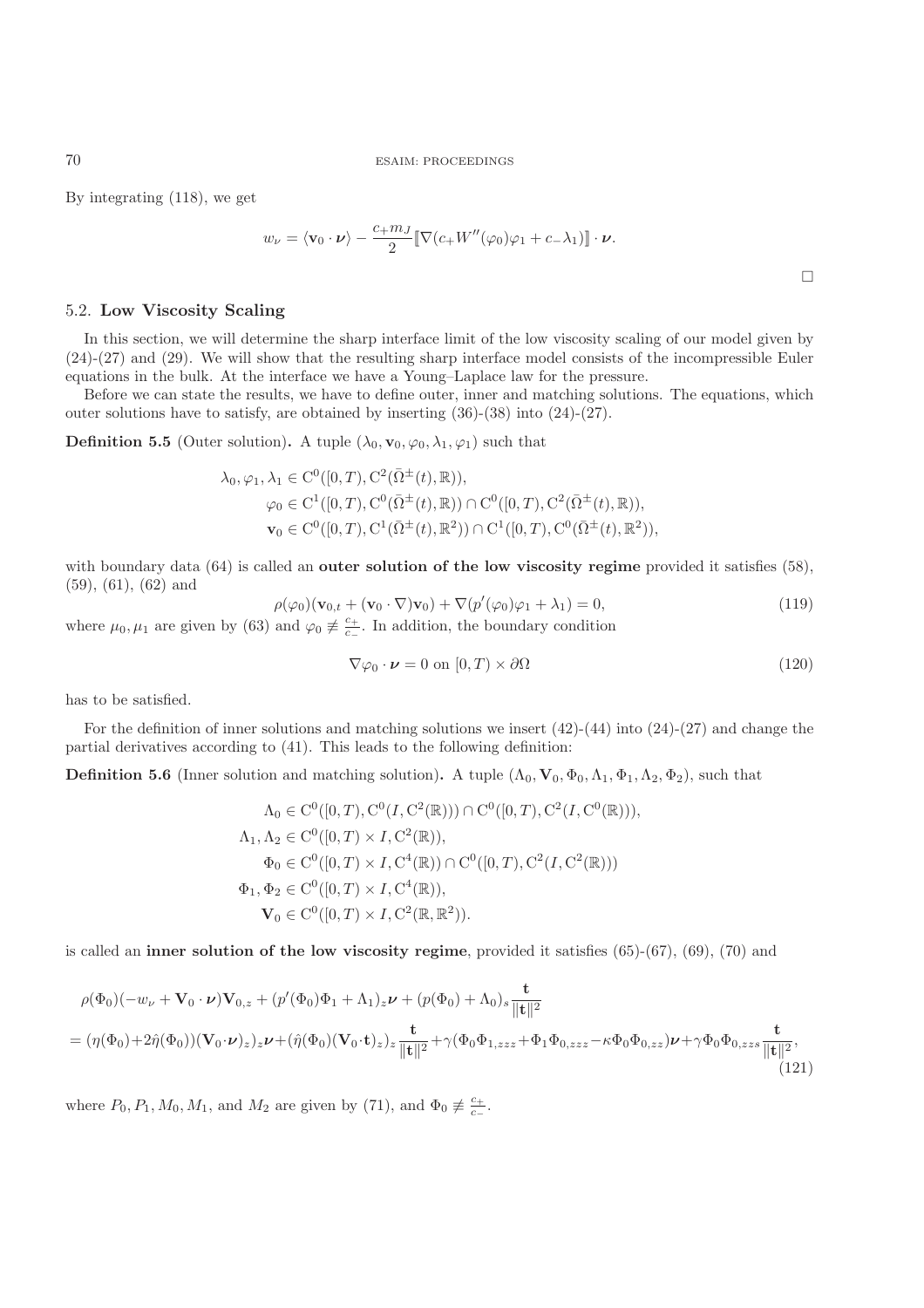A tuple  $(\lambda_0, \mathbf{v}_0, \varphi_0, \lambda_1, \varphi_1, \Lambda_0, \mathbf{V}_0, \Phi_0, \Lambda_1, \Phi_1, \Lambda_2, \Phi_2)$  is called a **matching solution of the low viscosity** regime, if  $(\lambda_0, \mathbf{v}_0, \varphi_0, \lambda_1, \varphi_1)$  is an inner,  $(\Lambda_0, \mathbf{V}_0, \Phi_0, \Lambda_1, \Phi_1, \Lambda_2, \Phi_2)$  is an outer solution of the low viscosity regime, both are linked by the matching conditions (45)-(53) and  $\Phi_0 \neq \frac{c_+}{c_-}$  $\frac{c_+}{c_-}.$ 

**Theorem 5.7.** Let  $(\lambda_0, \mathbf{v}_0, \varphi_0, \lambda_1, \varphi_1, \Lambda_0, \mathbf{V}_0, \Phi_0, \Lambda_1, \Phi_1, \Lambda_2, \Phi_2)$  be a matching solution of the low viscosity regime. Then,  $\varphi_0 = 1$  in  $\Omega^+(t)$  for all  $t \in [0,T)$  and  $\varphi_0 = -1$  in  $\Omega^-(t)$  for all  $t \in [0,T)$ , while  $\lambda_0$  is constant in space in the whole domain. Moreover, in the bulk domains, the fields satisfy

$$
\operatorname{div}(\mathbf{v}_0) = 0, \quad \Delta(c_+ W''(\varphi_0)\varphi_1 + c_-\lambda_1) = 0, \quad \rho(\varphi_0)(\mathbf{v}_{0,t} + (\mathbf{v}_0 \cdot \nabla)\mathbf{v}_0) + \nabla(p'(\varphi_0)\varphi_1 + \lambda_1) = 0. \tag{122}
$$

At the interface they are subject to the following jump conditions

$$
\[\mathbf{v}_0 \cdot \mathbf{t}\] = 0, \qquad \[\mathbf{v}_0 \cdot \boldsymbol{\nu}\] = c_- m_J \[\nabla (c_+ W''(\varphi_0)\varphi_1 + c_- \lambda_1)] \cdot \boldsymbol{\nu}, \qquad \[\![c_+ W''(\varphi_0)\varphi_1 + c_- \lambda_1]\!] = 0,\tag{123}
$$

$$
\llbracket W''(\varphi_0)\varphi_1 \rrbracket = \frac{\hat{\rho}_2 - \hat{\rho}_1}{4}c_+c_-j_0^2 + \int_{-\infty}^{\infty} \frac{((\eta(\Phi_0) + 2\hat{\eta}(\Phi_0))(\mathbf{V}_0 \cdot \boldsymbol{\nu})_z)_z}{\Phi_0 - \frac{c_+}{c_-}} dz,
$$
\n(124)

$$
\left[\frac{j_0^2}{\rho(\varphi_0)} + p'(\varphi_0)\varphi_1 + \lambda_1\right] = \kappa \int_{-\infty}^{\infty} (\Phi_{0,z})^2 dz
$$
\n(125)

where

$$
j_0 := \rho(\varphi_0^{\pm})(\mathbf{v}_0^{\pm} \cdot \boldsymbol{\nu} - w_{\nu})
$$

is the mass flux across the interface, which is independent of the choice of  $+$  or  $-$ . Moreover, the normal velocity of the interface is given by

$$
w_{\nu} = \langle \mathbf{v}_0 \cdot \boldsymbol{\nu} \rangle - \frac{c_+ m_J}{2} \left[ \nabla (c_+ W''(\varphi_0) \varphi_1 + c_- \lambda_1) \right] \cdot \boldsymbol{\nu}.
$$
 (126)

As the equations satisfied by matching solutions of the low viscosity regime are very similar to those in case of the strong capillarity regime, we will not give a detailed proof of Theorem 5.7. We will only give a sketch of the differences between the proofs of Theorem 5.7 and Theorem 5.3.

Proof of Theorem 5.7. By the same arguments as in the proof of Theorem 5.3, we obtain

$$
W''(\Phi_0)\Phi_{0,z} - \gamma \Phi_{0,zzz} = 0 \text{ in } [0,T) \times I \times \mathbb{R}, \qquad \varphi_0 \mp 1 = 0 \text{ in } \Omega^{\pm}(t) \ \forall t \in [0,T),
$$
  

$$
\Lambda_0 = K(t) \text{ in } [0,T) \times I \times \mathbb{R}, \qquad \lambda_0 = K(t) \text{ in } [0,T) \times \Omega^{\pm},
$$
  

$$
c_+M_1 + c_-\Lambda_1 - c_+W''(\varphi_0^{\pm})\varphi_1^{\pm} - c_-\lambda_1^{\pm} = 0 \text{ in } [0,T) \times I \times \mathbb{R}, \qquad \text{div}(\mathbf{v}_0) = 0 \text{ in } [0,T) \times \Omega,
$$

and

$$
\begin{aligned} [\![\mathbf{v}_0 \cdot \boldsymbol{\nu}]\!] &= c_- m_J [\![\nabla (c_+ W''(\varphi_0)\varphi_1 + c_- \lambda_1)]\!] \cdot \boldsymbol{\nu}, \\ w_{\nu} &= \langle \mathbf{v}_0 \cdot \boldsymbol{\nu} \rangle - \frac{c_+ m_J}{2} [\![\nabla (c_+ W''(\varphi_0)\varphi_1 + c_- \lambda_1)]\!] \cdot \boldsymbol{\nu}. \end{aligned}
$$

Thus, the only equation we have to consider is (121), and it remains to show  $(123)_1$ ,  $(124)$  and (125). The normal part of (121) reads

$$
\rho(\Phi_0)(\mathbf{V}_0 \cdot \boldsymbol{\nu} - w_{\nu})(\mathbf{V}_0 \cdot \boldsymbol{\nu})_z + (p'(\Phi_0)\Phi_1 + \Lambda_1)_z
$$
  
= ((\eta(\Phi\_0) + 2\hat{\eta}(\Phi\_0))(\mathbf{V}\_0 \cdot \boldsymbol{\nu})\_z)\_z + \gamma(\Phi\_1\Phi\_{0,zzz} + \Phi\_0\Phi\_{1,zzz} - \kappa\Phi\_0\Phi\_{0,zz}), (127)

while the tangential part is given by

$$
\rho(\Phi_0)(\mathbf{V}_0 \cdot \boldsymbol{\nu} - w_{\nu})(\mathbf{V}_0 \cdot \mathbf{t})_z + (p(\Phi_0) + \Lambda_0)_s = (\hat{\eta}(\Phi_0)(\mathbf{V}_0 \cdot \frac{\mathbf{t}}{\|\mathbf{t}\|^2})_z)_z \|\mathbf{t}\|^2 + \gamma \Phi_0 \Phi_{0, zzs}.
$$
 (128)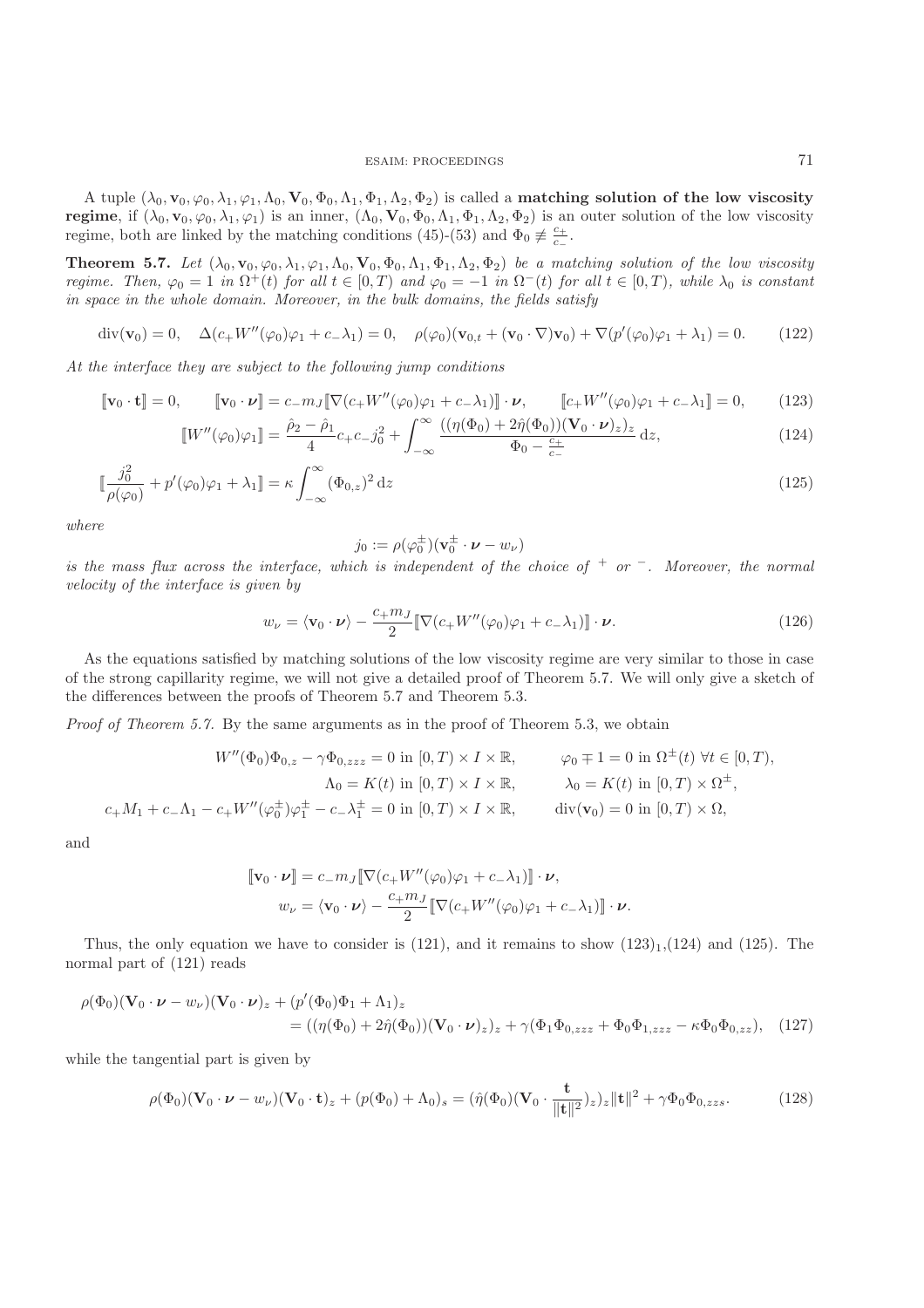Before we continue, it is important to note that by (69) and (70) we have

$$
(\mathbf{V}_0 \cdot \boldsymbol{\nu} - w_{\nu}) \Phi_{0,z} = \left(\frac{c_+}{c_-} - \Phi_0\right) (\mathbf{V}_0 \cdot \boldsymbol{\nu})_z
$$

which, using elementary algebra and  $(1),(8)$ , implies that the mass flux over the interface fulfills

$$
(J_0)_z = (\rho(\Phi_0)(\mathbf{V}_0 \cdot \boldsymbol{\nu} - w_{\nu}))_z = 0.
$$
\n(129)

Thus, integration of (127) yields

$$
[\![\rho(\varphi_0)(\mathbf{v}_0\cdot\boldsymbol{\nu}-w_{\nu})\mathbf{v}_0\cdot\boldsymbol{\nu}+p'(\varphi_0)\varphi_1+\lambda_1]\!]=\kappa\gamma\int_{-\infty}^{\infty}(\Phi_{0,z})^2\,\mathrm{d}z,
$$

which is equivalent to (125).

Equation (124) is proved analogously to the corresponding condition in Theorem 5.3. It is important to note that due to

$$
\frac{c_+}{c_-} - \Phi_0 = \frac{2}{\hat{\rho}_2 - \hat{\rho}_1} \rho(\Phi_0)
$$

the term

$$
\frac{\rho(\Phi_0)(\mathbf{V}_0 \cdot \boldsymbol{\nu} - w_{\nu})(\mathbf{V}_0 \cdot \boldsymbol{\nu})_z}{\frac{c_+}{c_-} - \Phi_0} = \frac{\hat{\rho}_2 - \hat{\rho}_1}{2} (\mathbf{V}_0 \cdot \boldsymbol{\nu} - w_{\nu})(\mathbf{V}_0 \cdot \boldsymbol{\nu} - w_{\nu})_z
$$

is integrable.

Now, we turn to the tangential part of the velocity. As  $\Phi_0$  is uniquely determined up to a translation term in its argument by the Maxwell construction and (66), we find as in the proof of Theorem 5.3

$$
(p(\Phi_0) + \Lambda_0)_s = \gamma \Phi_0 \Phi_{0, szz}.
$$

Using this and (129), equation (128) can be simplified and we get

$$
J_0 \left(\mathbf{V}_0 \cdot \mathbf{t}\right)_z = \left(\hat{\eta}(\Phi_0) (\mathbf{V}_0 \cdot \frac{\mathbf{t}}{\|\mathbf{t}\|^2})_z\right)_z \|\mathbf{t}\|^2. \tag{130}
$$

There are two cases to distinguish: In case  $J_0 \neq 0$ , integrating (130) gives  $J_0[\mathbf{v}_0 \cdot \mathbf{t}] = 0$ . Otherwise, we have

$$
0 = (\hat{\eta}(\Phi_0)(\mathbf{V}_0 \cdot \frac{\mathbf{t}}{\|\mathbf{t}\|^2})_z)_z \|\mathbf{t}\|^2, \tag{131}
$$

which in view of the matching conditions and  $\hat{\eta}(\Phi_0) > 0$  also implies  $[\![\mathbf{v}_0 \cdot \mathbf{t}]\!] = 0$ . This finishes the proof of the theorem. theorem.  $\Box$ 

## 6. Numerical Treatment

As a first step towards a numerical treatment of the system (9)-(12) we give a numerical scheme for the Cahn– Hilliard equation with advection. As the equation contains derivatives up to 4th order, the Local Discontinuous Galerkin (LDG) method is attractive, because the equation can be rewritten as a system of first order equations and therefore methods for first order equations can be applied. Besides the fact that the LDG method is rather easy to implement, this method is known to be suitable for problems with strong advection terms. Furthermore, Discontinuous Galerkin methods easily allow the use of higher order discretization, grid adaptivity and parallelization. We have implemented the DG method [25] and combined it with an advection term. The code for the numerical experiments is written in  $C++$  using the libraries DUNE and DUNE–FEM.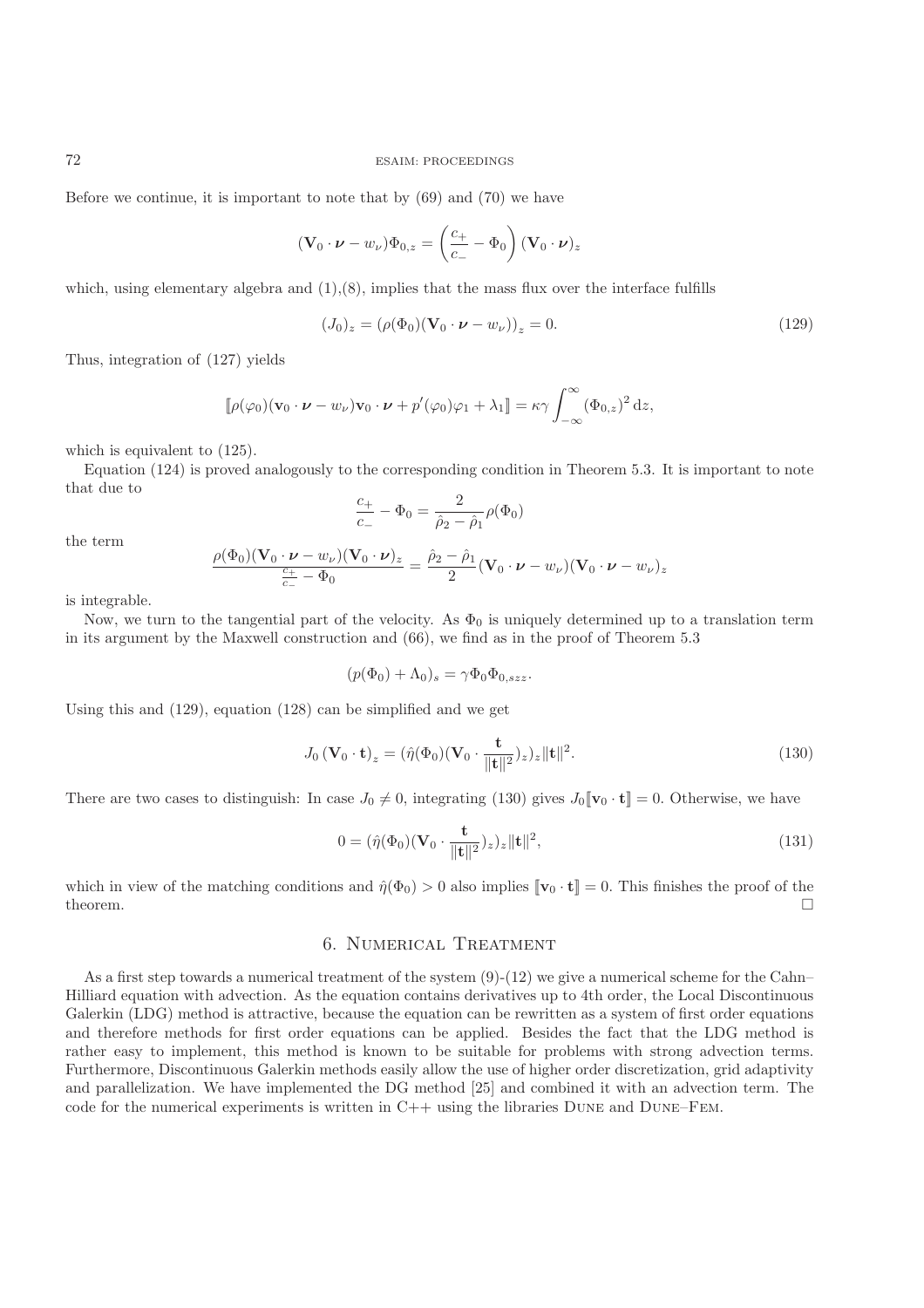## 6.1. The Local Discontinuous Galerkin Method

To see if the LDG method is suitable for the numerical treatment of the system (9)-(12), we consider, in a first step, the Cahn–Hilliard equation with advection which is similar to the evolution of the phase field variable, see (9) and (12),

$$
\varphi_t + \operatorname{div}(\varphi \mathbf{v}) - \Delta(-\gamma \Delta \varphi + W'(\varphi)) = 0 \tag{132}
$$

with a given  $\mathbf{v}: \Omega \to \mathbb{R}^n$ .

By introducing auxiliary functions  $\mathbf{Q}, \mathbf{P} : \Omega \to \mathbb{R}^n$  and  $\sigma : \Omega \to \mathbb{R}$ , equation (132) can be written as the following system of first order equations

$$
\mathbf{Q} = \nabla \varphi, \tag{133}
$$

$$
\sigma = \gamma \operatorname{div} \mathbf{Q} - W'(\varphi), \tag{134}
$$

$$
\mathbf{P} = \nabla(-\sigma), \tag{135}
$$

$$
\varphi_t = -\operatorname{div}(\mathbf{F}(\varphi) - \mathbf{P}), \qquad (136)
$$

where  $\mathbf{F}(\varphi) := \mathbf{v}\varphi$  denotes the advective flux. To define the LDG scheme, we give some notations regarding the mesh and the ansatz spaces used for the discretization.

**Definition 6.1.** Let  $\mathcal{T} = \{E\}$  be a partition of  $\Omega$  into polygons E and let  $E, E' \in \mathcal{T}$  with outer normals  $\nu_E, \nu_{E'}$  share an edge  $e := \partial E \cap \partial E'$ . Furthermore, let  $\phi$  be a function, which is smooth within E and E', but might be discontinuous across e, then the inner and outer trace of  $\phi$  on e with respect to E is given by

$$
\phi^+(\mathbf{x}) := \lim_{\epsilon \nearrow 0} \phi(\mathbf{x} + \epsilon \boldsymbol{\nu}_E), \quad \phi^-(\mathbf{x}) := \lim_{\epsilon \nearrow 0} \phi(\mathbf{x} + \epsilon \boldsymbol{\nu}_{E'}).
$$

Furthermore, if we choose for every edge e an unique normal  $\nu_e$ , we can define the "left" and "right" traces by

$$
\phi_L(\mathbf{x}) := \lim_{\epsilon \searrow 0} \phi(\mathbf{x} + \epsilon \boldsymbol{\nu}_e), \quad \phi_R(\mathbf{x}) := \lim_{\epsilon \searrow 0} \phi(\mathbf{x} - \epsilon \boldsymbol{\nu}_e).
$$

We want to approximate the solution of the system  $(133)-(136)$  with piecewise polynomial functions. Therefore, we define the discrete function spaces

$$
V_h = \{ \mathbf{v} \in \mathcal{L}^2(\Omega, \mathbb{R}) : \mathbf{v}|_E \in \mathcal{P}_E \}, \quad \Sigma_h = V_h^d,
$$

where  $\mathcal{P}_E$  denotes the space of polynomials of order  $\leq k$  on  $E$ .

Remark 6.2. As there are no continuity restrictions on the discrete functions across the edges, one can choose an element-wise orthonormal basis for  $V_h$  and  $\Sigma_h$ .

The numerical scheme is then derived by multiplying the equations (133)-(136) by test functions  $\psi, \tau \in V_h$ ,  $\mathbf{R}, \mathbf{S} \in \Sigma_h$  and integrating by parts on each element E. We get the following system, where the values on the element edges are approximated by so–called numerical fluxes  $\hat{\varphi}, \hat{\mathbf{Q}}, \hat{\sigma}, \hat{\mathbf{P}}$  and  $\hat{\mathbf{F}}$  depending on the left and right traces of  $\varphi$ , **Q**,  $\sigma$ , **P** and  $\varphi$  respectively:

$$
\int_{E} \mathbf{Q} \cdot \mathbf{R} \, \mathrm{d}\mathbf{x} = -\int_{E} \mathrm{div} \, \mathbf{R} \varphi \, \mathrm{d}\mathbf{x} + \sum_{e \subset \partial E} \int_{e} \widehat{\varphi}(\varphi_L, \varphi_R) \nu_E \cdot \mathbf{R}^+ \, \mathrm{d}s,\tag{137}
$$

$$
\int_{E} \sigma \psi \, \mathrm{d} \mathbf{x} = -\int_{E} W'(\varphi) \psi \, \mathrm{d} \mathbf{x} - \int_{E} \gamma \nabla \psi \cdot \mathbf{Q} \, \mathrm{d} \mathbf{x} + \sum_{e \subset \partial E} \int_{e} \widehat{\mathbf{Q}}(\mathbf{Q}_{L}, \mathbf{Q}_{R}) \cdot \nu_{E} \psi^{+} \, \mathrm{d} s,\tag{138}
$$

$$
\int_{E} \mathbf{P} \cdot \mathbf{S} \, \mathrm{d}\mathbf{x} = -\int_{E} -\sigma \, \mathrm{div} \, \mathbf{S} \, \mathrm{d}\mathbf{x} + \sum_{e \subset \partial E} \int_{e} -\widehat{\sigma}(\sigma_{L}, \sigma_{R}) \nu_{E} \cdot \mathbf{S}^{+} \, \mathrm{d}s,\tag{139}
$$

$$
\int_{E} \partial_t \varphi \tau \, \mathrm{d}\mathbf{x} = -\int_{E} \left( -\mathbf{F}(\varphi) + \mathbf{P} \right) \cdot \nabla \tau \, \mathrm{d}\mathbf{x} + \sum_{e \subset \partial E} \int_{e} \left( -\widehat{\mathbf{F}}(\varphi_L, \varphi_R) + \widehat{\mathbf{P}}(\mathbf{P}_L, \mathbf{P}_R) \right) \cdot \boldsymbol{\nu}_E \tau^+ \, \mathrm{d}s. \tag{140}
$$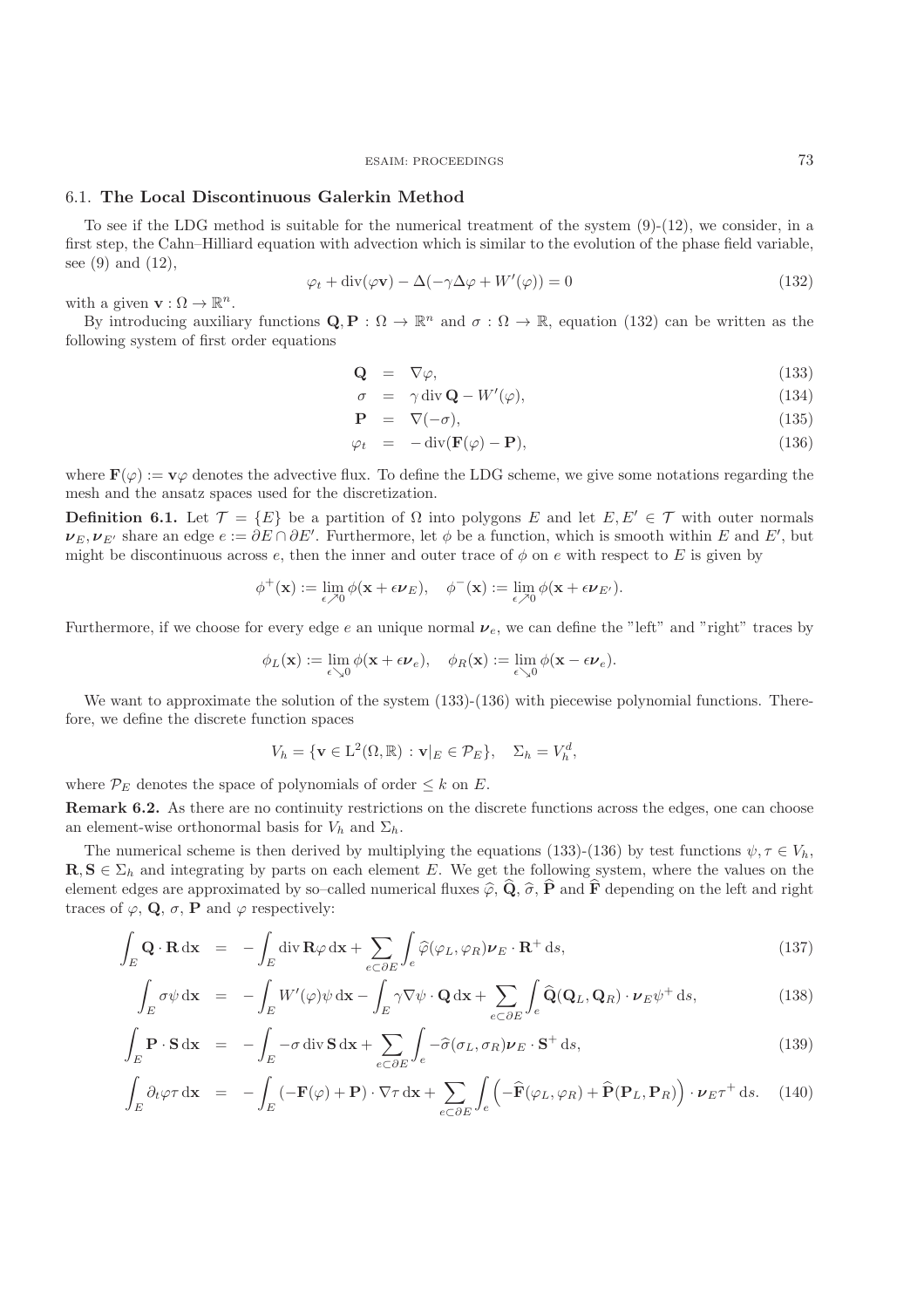Here,  $\nu_E$  denotes the outer normal with respect to the element E.

The numerical fluxes for the Cahn–Hilliard part on a given edge  $e \subset \partial E$  are defined as

$$
\widehat{\varphi}(\varphi_L, \varphi_R)|_e = \varphi_L, \quad \widehat{\mathbf{Q}}(\mathbf{Q}_L, \mathbf{Q}_R)|_e = \mathbf{Q}_R, \quad \widehat{\sigma}(\sigma_L, \sigma_R)|_e = \sigma_L, \quad \widehat{\mathbf{P}}(\mathbf{P}_L, \mathbf{P}_R)|_e = \mathbf{P}_R,
$$

if e is an interior edge, that is  $e = \partial E^+ \cap \partial E^-$  for  $E^+, E^- \in \mathcal{T}$  and

$$
\widehat{\varphi}|_e = \varphi|_e, \quad \widehat{\mathbf{Q}}|_e = 0, \quad \widehat{\sigma}|_e = \sigma|_e, \quad \widehat{\mathbf{P}}|_e = 0
$$

if e = ∂E ∩ ∂Ω.

For the advective numerical flux  $\hat{\mathbf{F}}(\varphi_L, \varphi_R)$ , a wide range of different numerical fluxes for finite volume schemes like the Lax–Friedrich flux or Riemann solvers, see e.g. [18], exist. In our case the velocity v is known, so we can apply a simple upwind flux.

**Remark 6.3.** This choice of numerical fluxes for the Cahn–Hilliard part leads to a  $L^2$ -stability result shown in [25]. As its proof relies on the fact that the values of  $\hat{\varphi}$  and  $\hat{\mathbf{Q}}, \hat{\sigma}$  and  $\hat{\mathbf{P}}$ , respectively, are taken from opposite sides, there are other possible choices for the fluxes.

**Remark 6.4.** When the full system (9)-(12) is treated, the velocity **v** is an unknown of the system and the advective flux will depend also on **v** so one has  $\mathbf{F}(\mathbf{v}, \varphi)$  and  $\mathbf{F}(\varphi_L, \mathbf{v}_R, \varphi_L, \mathbf{v}_R)$  in (140).

### 6.2. Implementation

We solve equations (137)-(140) for the intermediate variables  $\mathbf{Q}, \sigma, \mathbf{P}$  and for  $\varphi_t$  by inverting the mass matrix on the left hand side. Written in operator form we have:

$$
\mathbf{Q} = L_1[\varphi], \quad \sigma = L_2[\mathbf{Q}, \varphi], \quad \mathbf{P} = L_3[\sigma], \quad \varphi_t = L_4[\mathbf{P}, \varphi].
$$

As the support of each base function is contained in one element and the base functions are  $L^2$ -orthogonal, the mass matrix can be inverted element-wise by dividing by the volume of the respective element. So the application of each of the operators  $L_1$  to  $L_4$  can be realized in one iteration over the triangulation. We finally have to solve a system of ordinary differential equations:

$$
\varphi_t = L_4[L_3[L_2[L_1[\varphi], \varphi]], \varphi].
$$

For solving the systems of ODEs arising in LDG methods, a common choice is to use explicit or implicit Runge–Kutta methods of higher order, see [10] and the references therein.

### 6.3. Numerical Examples

### 6.3.1. Example in 1d

To verify the convergence of our implementation, we compare the evolution of an initial profile with an exact equilibrium solution. We take the following double well and zero velocity

$$
W(\varphi) = \frac{1}{4}(1 - \varphi^2)^2, \quad \mathbf{v} = 0.
$$

Then  $\varphi_{eq}(x) = \tanh(\frac{x}{\sqrt{2\gamma}})$  is an equilibrium solution of (132). We start with an initial data  $\varphi_0$  close to  $\varphi_{eq}$ , i.e.  $\varphi_0(x) = 0.8 \tanh(\frac{x}{\sqrt{2\gamma}})$ . We run the simulation until the difference between two time steps in the L<sup>2</sup>–norm divided by the time step size is smaller than 1e−10 . We observe that the equilibrium solution is approximated with the expected order, see Table 1.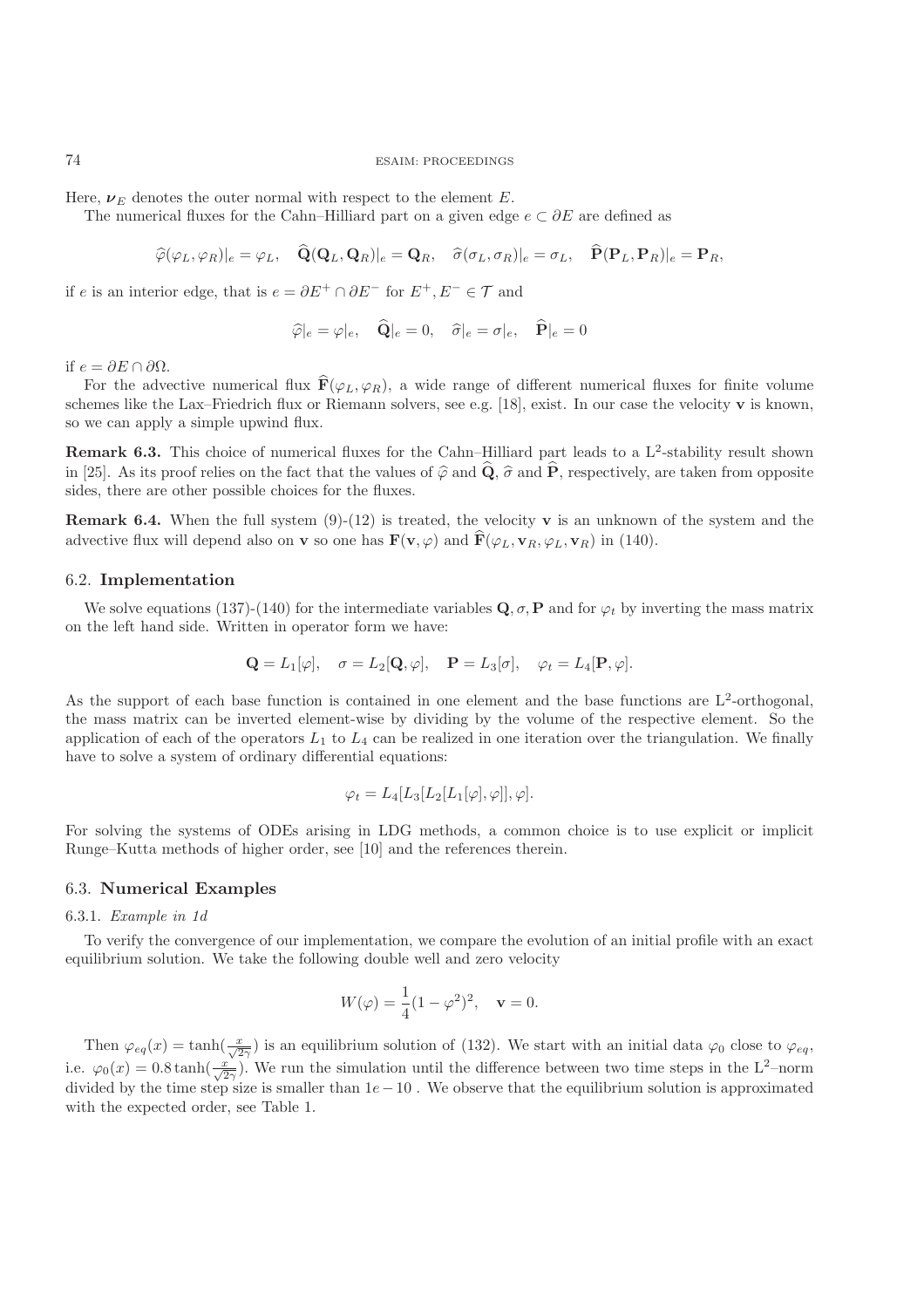| DΊ           |      | $\mathcal{D}^2$ |      | $\mathcal{D}^{\mathfrak{S}}$ |                                                                                                                                                                                                                                                                                                                                                                                                                  |
|--------------|------|-----------------|------|------------------------------|------------------------------------------------------------------------------------------------------------------------------------------------------------------------------------------------------------------------------------------------------------------------------------------------------------------------------------------------------------------------------------------------------------------|
| $L^2$ –error | EOC. | $L^2$ –error    | EOC. | $L^2$ – error                | EOC.                                                                                                                                                                                                                                                                                                                                                                                                             |
|              |      |                 |      | $\mid 5.79808e-3 \mid$       |                                                                                                                                                                                                                                                                                                                                                                                                                  |
|              |      |                 |      |                              |                                                                                                                                                                                                                                                                                                                                                                                                                  |
|              |      |                 |      |                              |                                                                                                                                                                                                                                                                                                                                                                                                                  |
|              |      |                 |      |                              |                                                                                                                                                                                                                                                                                                                                                                                                                  |
|              |      |                 |      |                              | $\left(0.05000\mid 2.81462e-2\mid \quad -\quad \mid 9.44438e-3\mid \quad -\quad \mid$<br>$\mid 0.02500 \mid 4.13528e-3 \mid 2.76688 \mid 2.72828e-3 \mid 1.79146 \mid 4.99597e-4 \mid 3.53674$<br>$\mid 0.01250 \mid 1.03695e-3 \mid 1.99563 \mid 3.07464e-4 \mid 3.14950 \mid 2.54611e-5 \mid 4.29440$<br>$\mid 0.00625 \mid 2.59519e-4 \mid 1.99844 \mid 3.91388e-5 \mid 2.97375 \mid 1.58700e-6 \mid 4.00392$ |

Table 1. Error and EOC for the 1d test case.

## 6.3.2. Example in 2d without convection

In the first two dimensional example, the piecewise constant initial data on the domain  $(0, 1)^2$  has the shape of an ellipse. The underlying mesh has  $40 \times 40$  elements. We use  $\mathcal{P}^1$  functions, periodic boundary conditions and  $\gamma = 0.001$ . We observe that the ellipse evolves into a sphere minimizing the length of the transition layer, see Fig. 1.



Figure 1. Evolution of an ellipse at time 0.0, 0.05, 0.10, 0.15, 0.20, 0.25

## 6.3.3. Example in 2d with convection

In the second example, we introduce a velocity field **v** to the same initial data  $\varphi_0$  as in the previous example. We set  $\mathbf{v} = (0, 2x_1(x_1 - 1))^T$ . Again the domain is  $(0, 1)^2$ , discretized by a 40 × 40 mesh, and  $\gamma$  is set to 0.001. The results show that the ellipse rapidly evolves to a sphere and is then transported by the velocity field, see Fig. 2. This shows that the LDG method is capable of solving the Cahn–Hilliard equation even if strong convection is present.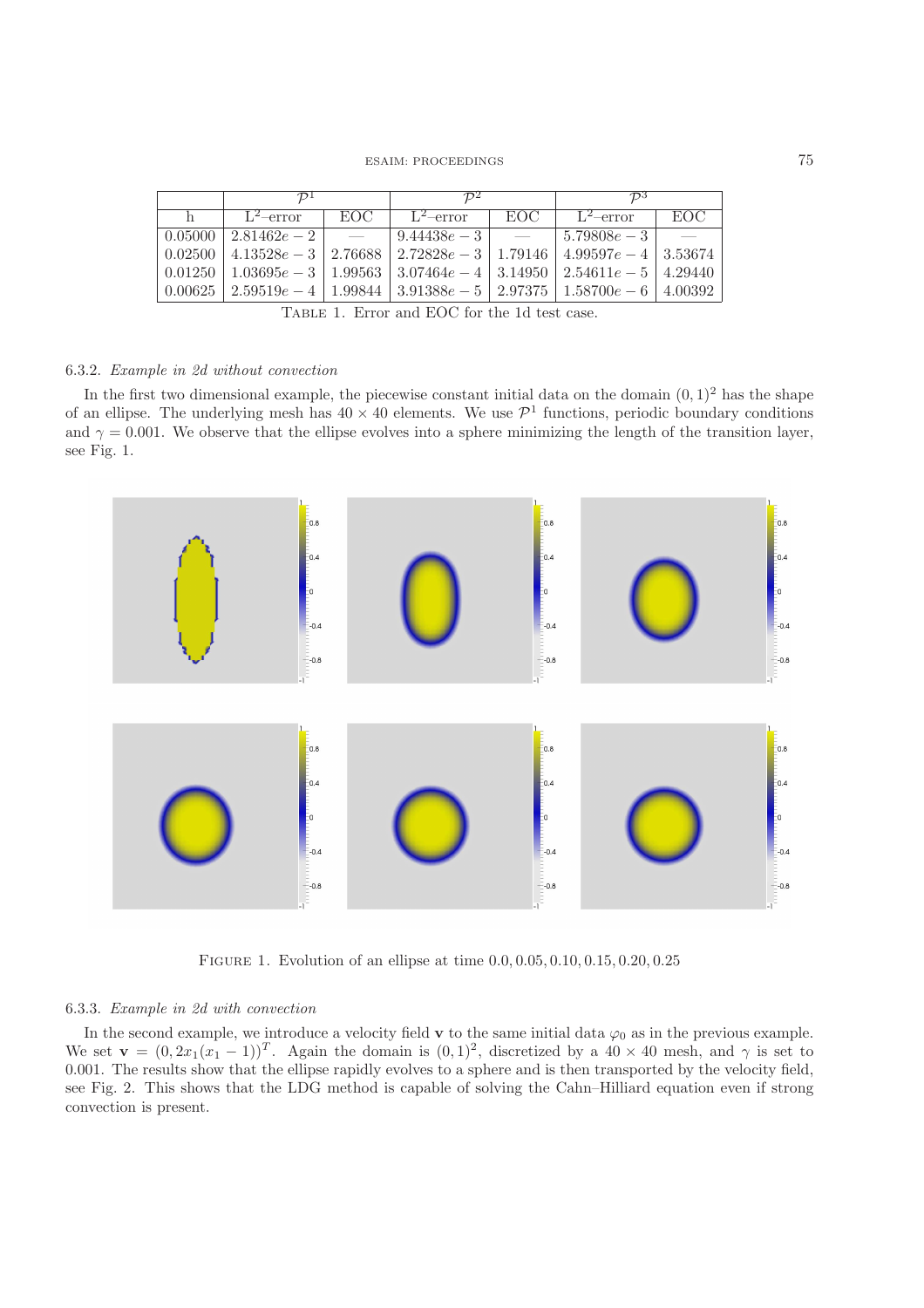

FIGURE 2. Evolution of an ellipse at time  $t = 0.0, 0.1, ..., 0.7$  and end time  $t = 1.5$ 

## 6.4. Summary

The LDG method from [25] combined with an upwind flux for the advection term was shown to be capable of approximating the Cahn–Hilliard equation with additional advection. The code used for the simulations can be run in parallel and can easily be extended with local mesh refinement. However, one has to mention that this approach suffers some drawbacks. We observed a severe time step restriction due to the higher order derivatives. To achieve stability of the computations a time step restriction of the form  $\Delta t \leq C \Delta x^4$  was required. On the one hand, this time step restriction is not as bad as it seems, because  $C \sim \gamma^{-1}$  and in practice one will use  $\Delta x \sim \gamma^{1/2}$ . On the other hand, for this choice the time step restriction is still  $\Delta t \leq C \Delta x^2$  with  $C = \mathcal{O}(1)$ , which renders explicit time stepping too expensive. For this reason, we used an implicit scheme for the numerical examples. Having said that, the currently implemented matrix–free implicit scheme has the disadvantage that preconditioning is not easy to implement. So, we have to choose a small time step, even in the implicit case to guarantee the convergence of the inner linear solver. As every iteration of the solver needs the evaluation